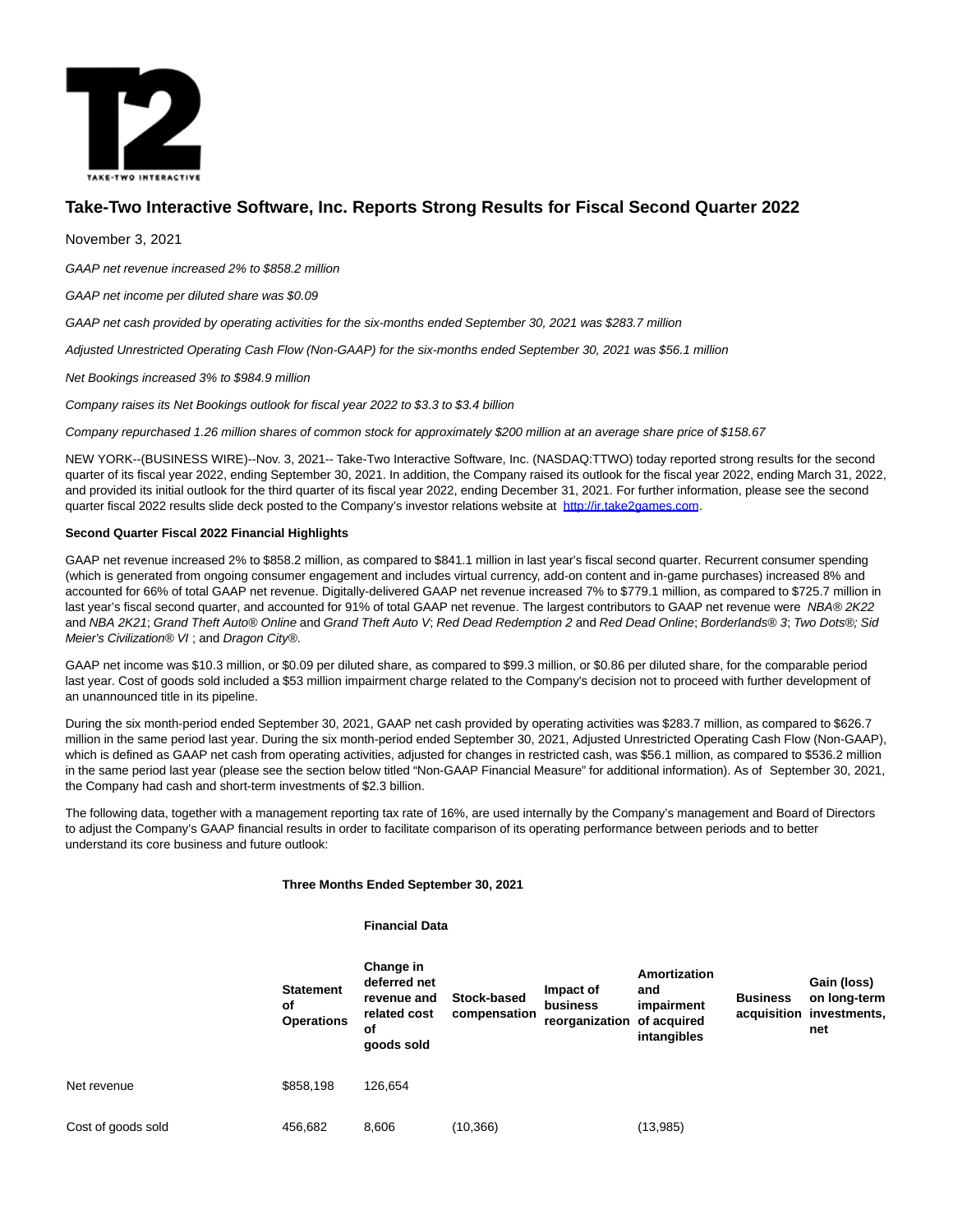| <b>Gross profit</b>                          | 401,516 | 118,048 | 10,366    |       | 13,985  |           |       |
|----------------------------------------------|---------|---------|-----------|-------|---------|-----------|-------|
| Operating expenses                           | 381,365 |         | (36, 810) | (326) | (3,811) | (23, 368) |       |
| Income from operations                       | 20,151  | 118,048 | 47,176    | 326   | 17,796  | 23,368    |       |
| Interest and other, net                      | (572)   | 935     |           |       |         |           |       |
| Gain (loss) on long-term investments,<br>net | 395     |         |           |       |         |           | (395) |
| Income before income taxes                   | 19,974  | 118,983 | 47,176    | 326   | 17,796  | 23,368    | (395) |

In order to calculate net income per diluted share for management reporting purposes, the Company uses its fully diluted share count of 116.8 million.

### **Operational Metric – Net Bookings**

Net Bookings is defined as the net amount of products and services sold digitally or sold-in physically during the period, and includes licensing fees, merchandise, in-game advertising, strategy guides and publisher incentives.

During fiscal second quarter 2022, total Net Bookings increased 3% to \$984.9 million, as compared to \$957.5 million during last year's fiscal second quarter. Net Bookings from recurrent consumer spending increased 7% and accounted for 69% of total Net Bookings. Digitally-delivered Net Bookings increased 9% to \$876.1 million, as compared to \$806.1 million in last year's fiscal second quarter, and accounted for 89% of total Net Bookings. The largest contributors to Net Bookings were NBA 2K22 and NBA 2K21; Grand Theft Auto Online and Grand Theft Auto V; Red Dead Redemption 2 and Red Dead Online; Borderlands 3; Top Eleven; Sid Meier's Civilization VI; and Dragon City.

Catalog accounted for \$629.2 million of Net Bookings led by Grand Theft Auto, NBA 2K, Red Dead Redemption, Borderlands, Top Eleven, Sid Meier's Civilization and Dragon City.

### **Management Comments**

"Our second quarter results were outstanding, highlighted by Net Bookings of \$985 million, which greatly exceeded our expectations and increased 3% as compared to last year," said Strauss Zelnick, Chairman and CEO of Take-Two. "We experienced consistently strong engagement trends across our key franchises, underscoring the durability of our offerings and the deep relationships that we have established with new, existing, and returning players."

"As a result of our better-than-expected second quarter operating results, along with our updated forecast for the balance of the year, we are raising our Net Bookings guidance for the year to \$3.3 to \$3.4 billion."

"We remain highly optimistic about our ability to capitalize further on the positive trends of our industry. As we continue to harness and enhance our competitive advantages – our incredible creative talent, best-in-class marketing and technology, and strong balance sheet – we will introduce new entertainment experiences that we believe have vast commercial potential and the ability to drive long-term engagement and recurrent consumer spending. We also expect to continue to attract the very best creators who share in our vision to set new benchmarks and captivate audiences throughout the world."

#### **COVID-19 Update**

At Take-Two, our number one priority has remained the health and safety of our employees and their families. We are taking a prudent approach relating to our return to office cadence and planning. Some of our offices are open, and we plan for the majority of our offices to reopen in the coming months. Given the evolving dynamics of the COVID-19 pandemic, we are strictly following protocols from local governments and health officials to ensure that we are adhering to their safety standards.

Due to the shelter-in-place orders that began last year, we experienced heightened levels of engagement and Net Bookings growth during our fiscal 2021 period. As the return to normalcy continues to unfold, the impact to our business, operations and financial results will depend on numerous evolving factors that we are not able to predict. The key risks to our business are set forth under the heading "Cautionary Note Regarding Forward-Looking Statements" in this release and in Take-Two's Annual Report on Form 10-K for the fiscal year ended March 31, 2021.

### **Business and Product Highlights**

Since July 1, 2021:

### **Take-Two:**

The Company repurchased 1.26 million shares of common stock for approximately \$200 million, at an average share price of \$158.67 per share.

#### **Rockstar Games:**

On November 11<sup>th</sup>, Rockstar Games will digitally launch Grand Theft Auto: The Trilogy – The Definitive Edition for PlayStation 5, PlayStation 4, Xbox Series X|S, Xbox One, Nintendo Switch, and the Rockstar Games Launcher for PC.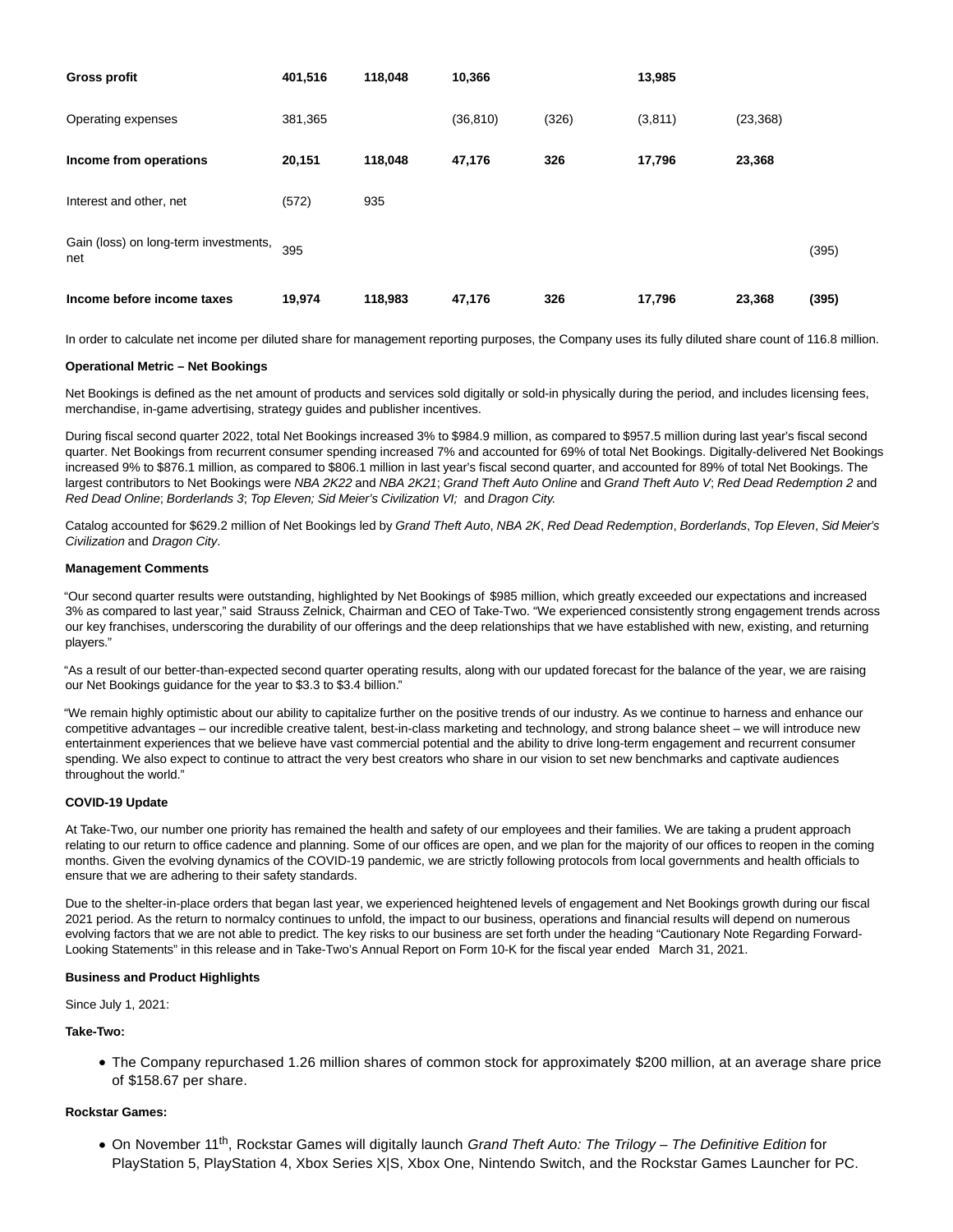The Definitive Edition will feature across-the-board upgrades for all three games, including graphical improvements and modern controls for all three titles, while still maintaining the classic and distinct aesthetic of the original games. Grand Theft Auto: The Trilogy – The Definitive Edition will launch physically for consoles on December  $7<sup>th</sup>$  and will release for iOS and Android devices in the first half of calendar 2022. As part of the 20<sup>th</sup> anniversary celebration, fans can also collect an array of special commemorative gear in Grand Theft Auto Online throughout a series of upcoming events this Fall.

- Released new free content updates for Grand Theft Auto Online:
	- o On July 20<sup>th</sup>, delivered the Los Santos Tuners update, another major update for Grand Theft Auto Online's evolving world. The Los Santos Tuners update brought a renewed focus to the underground street racing scene and introduced a host of innovative and highly requested features, including the LS Car Meet – a shared social space where players can get together to modify, test and race their cars, get tattoos, and more. The update also added 17 highly customizable vehicles, a shoppable auto workshop, new robbery Contracts and street races, and the ability to add music in a new way through collectible media sticks.
	- Rockstar Games continued to provide an array of free content for their vast and growing online communities. To celebrate Halloween, Grand Theft Auto Online added a series of random events to shock and surprise players, including driverless phantom killer cars, superhuman slashers, UFOs that bend the laws of physics, and more, including bonuses on Alien Survival modes, and a new Arcade game.
- Released new free content updates for Red Dead Online:
	- o On July 13<sup>th</sup>, released the Blood Money update for Red Dead Online. The update introduced a series of criminalthemed opportunities; complex new missions, including the game's first train robbery; and The Quick Draw Club - a series of four distinct, rapid-fire passes featuring criminal-themed unlockable rewards, bonuses, and more.
	- o Rockstar Games introduced new content to players following the Blood Money update, including new missions, contracts, special bonuses and rare items.
- Rockstar Games looks forward to launching the expanded and enhanced version of Grand Theft Auto V and a standalone version of Grand Theft Online for new-generation consoles in March 2022. Players will enjoy a range of technical and graphical improvements across the entire experience including performance enhancements for select vehicles in Grand Theft Auto Online, and much more.

**2K:**

- On September 10<sup>th</sup>, launched NBA 2K22, the next iteration of the top-rated NBA video game simulation series of the past 20 years. Global phenomenon and two-time NBA All-Star, Luka Dončić, appears on the cover of the Standard Edition and Cross-Gen Digital Bundle, while the premium NBA 75<sup>th</sup> Anniversary Edition showcases NBA legends Kareem Abdul-Jabbar, Dirk Nowitzki, and Kevin Durant. In North America, players are able to purchase a special version of the Standard Edition featuring six-time WNBA All-Star and WNBA Champion, Candace Parker on the cover and available exclusively through GameStop and EB Games. In Japan, players can also purchase a special version of the Standard Edition featuring Washington Wizards Rui Hachimura, a rising star who was the first Japanese player to not only be drafted in the first round in 2019, but also to reach the NBA Playoffs.
- Launched the NBA 2K22 Arcade Edition on Apple Arcade on October 19<sup>th</sup>. The game offers the all-new Association mode, where players can be the GM or Head Coach of their favorite NBA Franchises and build their own NBA dream teams, as well as other popular modes including MyCOURT, Online Multiplayer mode, and MyCAREER.
- Announced Season 4 of NBA 2K Mobile, which includes a new Courtside Pass to unlock exclusive rewards, updated player likenesses and jerseys, card stats to reflect the current NBA season, and more.
- In September, PGA TOUR 2K21 surpassed 2.5 million units sold-in around the globe, a key milestone for the series. Alongside this announcement, 2K and HB Studios revealed the theme for its all-new custom courses coming to multiplayer playlists, as well as a collaboration with lifestyle brand and gaming collective 100 Thieves.
- On October 14<sup>th</sup>, 2K and HB Studios launched the PGA TOUR 2K21 Baller Edition, which includes the base game, all previously released DLC courses and game modes, an assortment of exclusive adidas apparel and gear, and the Golden Touch Pack featuring a gold putter and driver.
- 2K and Visual Concepts revealed new details behind WWE 2K22, which is planned for launch in March 2022. WWE 2K22 promises new controls, incredible graphics, and a redesigned engine for the most impressive WWE 2K experience to date. As part of the game's development process, 85% of the in-game roster has taken part in facial scanning for ultra-realistic and updated character models, and more than 3,400 new animations have been captured.
- WWE SuperCard released content updates, including new card tiers, rewards and the return of John Cena with a "Summer of Cena" gift redeemable for a limited time.
- Announced that, for the first time ever, the Borderlands 3 Ultimate Edition will be available in physical disc form for PlayStation 5 and Xbox Series X. Borderlands 3 Ultimate Edition will be released on November 12<sup>th</sup> and feature the award-winning base game plus all six content add-ons and the full collection of bonus cosmetic packs. The PlayStation 5 and Xbox Series X versions are optimized to take full advantage of the new-gen hardware's processing power.
- Announced that Tiny Tina's Wonderlands, a new franchise from 2K and Gearbox, will be released in March 2022. The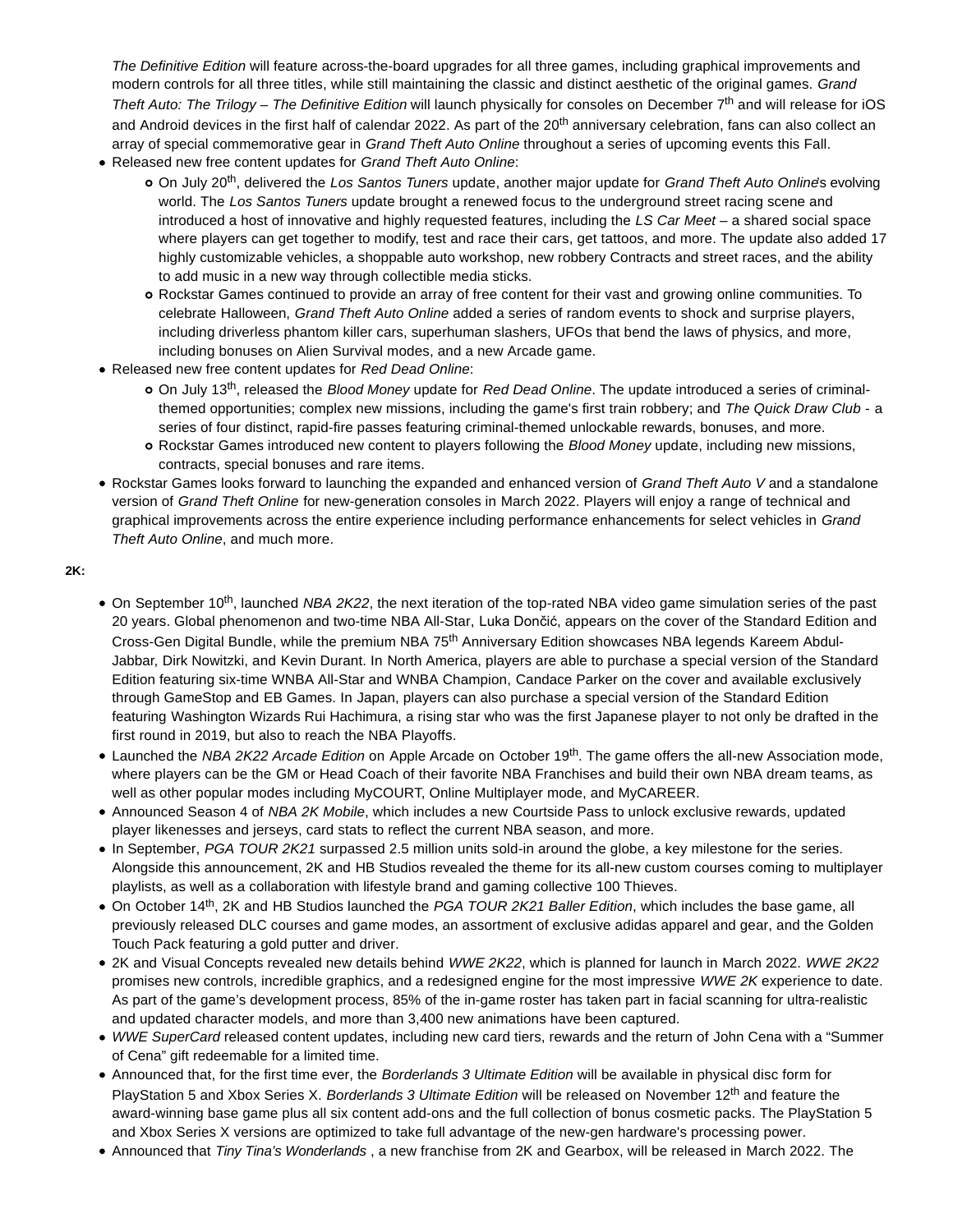game is an epic adventure full of whimsy, wonder, and high-powered weaponry set in a chaotic fantasy world where magic, broadswords, and bullets collide. Tiny Tina's Wonderlands is a full experience with a rich, story-driven co-op campaign and repeatable end-game content.

- 2K and Marvel Entertainment announced Marvel's Midnight Suns, a new tactical RPG set in the darker side of the Marvel Universe that brings players face-to-face against supernatural forces as they team up with and live among the Midnight Suns, Earth's last line of defense against the underworld. Marvel's Midnight Suns is now expected to launch in the second half of Calendar 2022 (Fiscal Year 2023), as compared to prior expectations of March 2022 (Fiscal Year 2022).
- 2K has expanded its presence in Montréal, Québec to support several of its business units, including Global Services, an internal team responsible for artists, animators, motion capture and visual effects specialists, project managers, sound designers, user researchers, and more who work across the label's growing portfolio of original franchises and licensed products.
- 2K Foundations, in partnership with the Municipality of Ljubljana and Dallas Mavericks All-Star Guard Luka Dončić, unveiled its latest project in Ljubljana, Slovenia. Together, they refurbished the athlete's childhood court and added new seating and lighting. 2K Foundations is the philanthropic arm of 2K that supports and inspires underserved communities by directly investing in local enrichment programs.

## **Private Division:**

- On August 13<sup>th</sup>, Private Division and Supergiant Games partnered together to release a physical edition of Hades for PlayStation and Xbox platforms. Hades is a winner of over 50 "Game of the Year" awards and is currently Metacritic's highest rated game for the PlayStation 5 and Xbox Series X.
- On September 8<sup>th</sup>, released Murder on Eridanos, the final expansion for The Outer Worlds, for the Nintendo Switch.
- On September 24<sup>th</sup>, released Kerbal Space Program Enhanced Edition for PlayStation 5 and Xbox Series X|S. The title contains multiple hardware advancements and developments, which allow for an upgraded resolution, improved frame-rate, advanced shaders, better textures, and additional performance improvements.
- OlliOlli World, the skateboarding action-platformer from Roll7 remains on track to launch this winter in fiscal Q4 for PlayStation 4, PlayStation 5, Xbox One, Xbox Series X|S, PC and Nintendo Switch.

# **T2 Mobile Games:**

- Continued the integration of Socialpoint, Playdots, and Nordeus into "T2 Mobile Games." This new structure is helping Take-Two's mobile teams achieve cost synergies and share best practices.
- Many of our mobile games launched new features, challenges, and marketing activations to drive player engagement. Our studios will continue to introduce new enhancements to their games this year to further optimize the player experience.
- Nordeus released Top Eleven 2022, the latest installment of their mobile title that is the world's most successful soccer management game of all time. Top Eleven 2022 delivers significant updates to the gameplay and soccer management experience.

## **Outlook for Fiscal 2022**

Take-Two is raising its outlook for the fiscal year ending March 31, 2022 and providing its initial outlook for its fiscal third quarter ending December 31, 2021:

# **Fiscal Year Ending March 31, 2022**

- GAAP net revenue is expected to range from \$3.35 to \$3.45 billion
- GAAP net income is expected to range from \$320 to \$350 million
- GAAP diluted net income per share is expected to range from \$2.75 to \$3.00
- Share count used to calculate both GAAP and management reporting diluted net income per share is expected to be 116.6 million $(1)$
- Net cash provided by operating activities is expected to be over \$380 million
- Adjusted Unrestricted Operating Cash Flow (Non-GAAP) is expected to be over \$400 million <sup>(2)</sup>
- Capital expenditures are expected to be approximately \$170 million
- Net Bookings (operational metric) are expected to range from \$3.3 to \$3.4 billion

The Company is also providing selected data and its management reporting tax rate of 16%, which are used internally by its management and Board of Directors to adjust the Company's GAAP financial outlook in order to facilitate comparison of its operating performance between periods and to better understand its core business and future outlook:

## **Twelve Months Ended March 31, 2022**

## **Financial Data**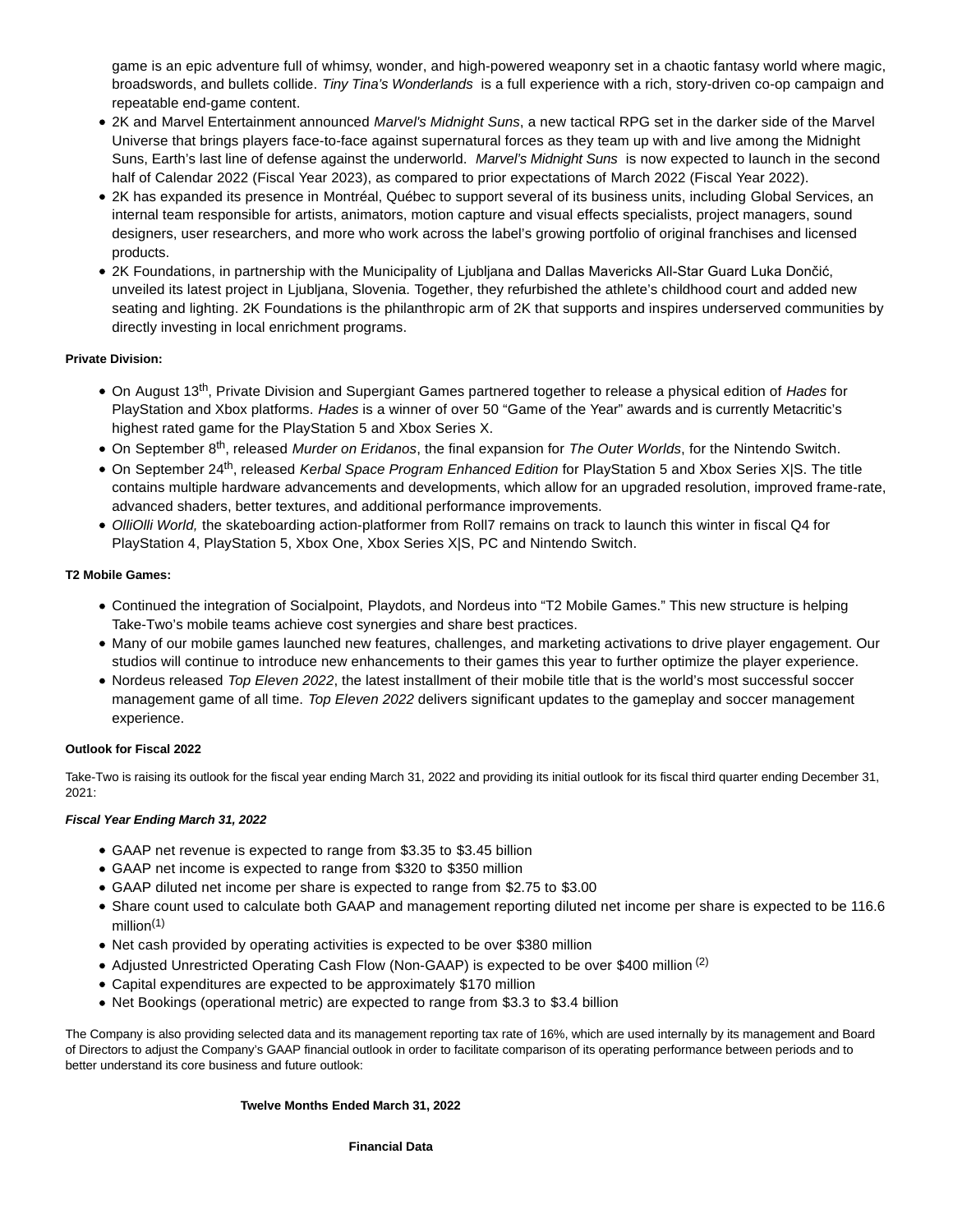| \$ in millions                            | GAAP outlook (2)   | Change in<br>deferred net<br>revenue and<br>related cost of<br>goods sold | Stock-based<br>compensation (3) | term<br>investments,<br>net | Gain on long- Amortization and<br>impairment of<br>acquired<br>intangibles | Reorganization<br>& acquisition |
|-------------------------------------------|--------------------|---------------------------------------------------------------------------|---------------------------------|-----------------------------|----------------------------------------------------------------------------|---------------------------------|
| Net revenue                               | \$3,350 to \$3,450 | $$^{(50)}$$                                                               |                                 |                             |                                                                            |                                 |
| Cost of goods sold                        | \$1,506 to \$1,551 | \$2                                                                       | \$(40)                          |                             | \$(50)                                                                     |                                 |
| <b>Operating expenses</b>                 | \$1,468 to \$1,488 |                                                                           | \$(130)                         |                             | \$(15)                                                                     | \$(23)                          |
| Interest and other, net                   | \$(3)              |                                                                           |                                 | \$2                         |                                                                            |                                 |
| Income before income taxes \$379 to \$414 |                    | \$(52)                                                                    | \$170                           | \$(2)                       | \$65                                                                       | \$23                            |

### **Third Quarter Ending December 31, 2021**

- GAAP net revenue is expected to range from \$840 to \$890 million
- GAAP net income is expected to range from \$99 to \$111 million
- GAAP diluted net income per share is expected to range from \$0.85 to \$0.95
- Share count used to calculate both GAAP and management reporting diluted net income per share is expected to be 116.3 million  $(4)$
- Net Bookings (operational metric) are expected to range from \$800 to \$850 million

The Company is also providing selected data and its management reporting tax rate of 16%, which are used internally by its management and Board of Directors to adjust the Company's GAAP financial outlook in order to facilitate comparison of its operating performance between periods and to better understand its core business and future outlook:

### **Three Months Ended December 31, 2021**

## **Financial Data**

| \$ in millions                            | GAAP outlook (3) | Change in deferred<br>net revenue and<br>related cost of goods compensation intangible assets<br>sold | Stock-based | <b>Amortization of</b> |
|-------------------------------------------|------------------|-------------------------------------------------------------------------------------------------------|-------------|------------------------|
| Net revenue                               | \$840 to \$890   | \$(40)                                                                                                |             |                        |
| Cost of goods sold                        | \$344 to \$370   |                                                                                                       | \$(9)       | \$(12)                 |
| <b>Operating expenses</b>                 | \$378 to \$388   |                                                                                                       | $$^{(30)}$  | \$(3)                  |
| Interest and other, net                   |                  |                                                                                                       |             |                        |
| Income before income taxes \$118 to \$132 |                  | \$(40)                                                                                                | \$39        | \$15                   |

**1)** Includes 115.5 million basic shares and 1.1 million shares representing the potential dilution from unvested employee stock grants.

**2)** Adjusted for changes in restricted cash.

**3)** The individual components of the financial outlook may not foot to the totals, as the Company does not expect actual results for every component to<br>be at the low end or high end of the outlook range simultaneously.

**4)** Includes 115.3 million basic shares and 1.0 million shares representing the potential dilution from unvested employee stock grants.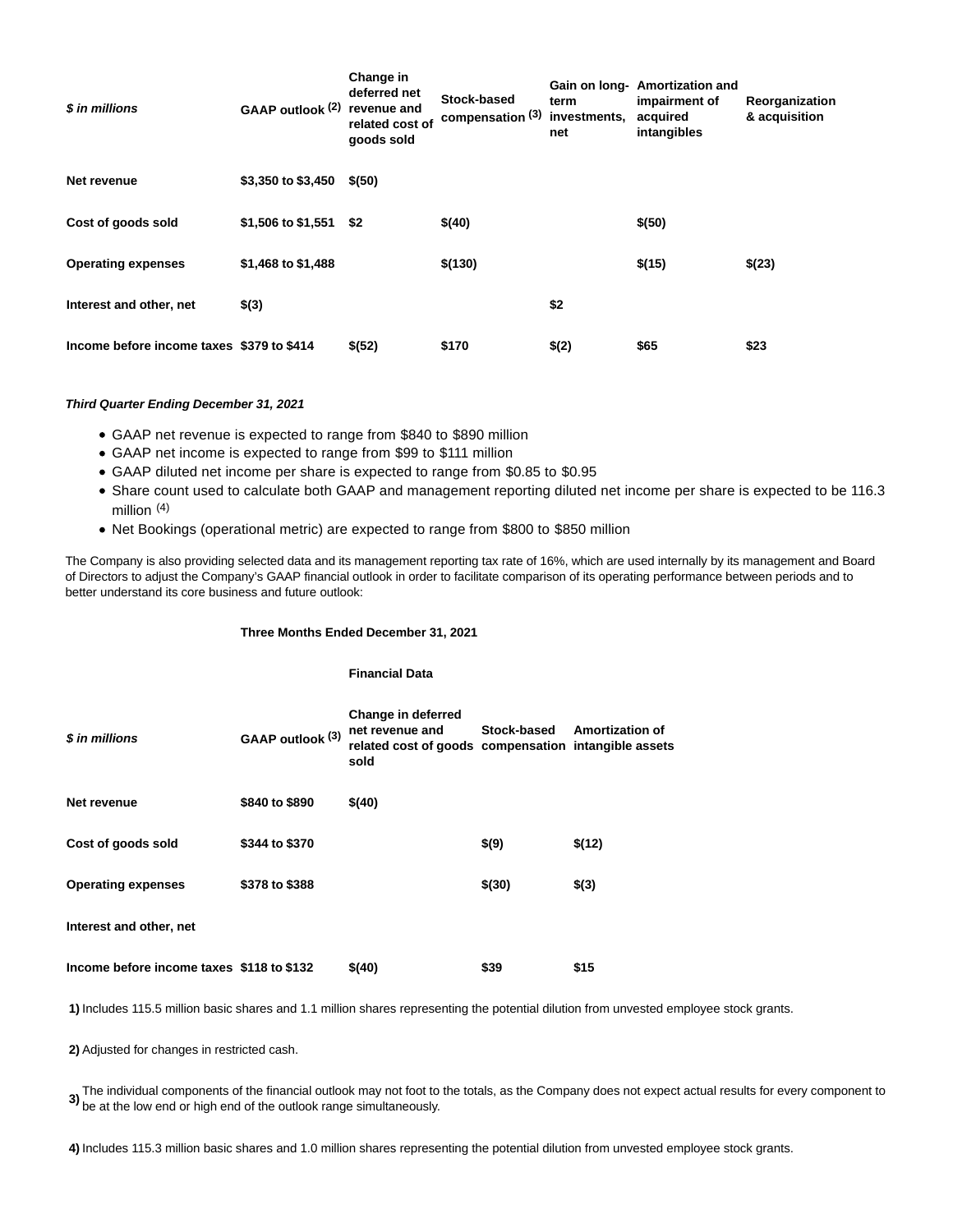Key assumptions and dependencies underlying the Company's outlook include: the timely delivery of the titles included in this financial outlook; a stable economic environment; continued consumer acceptance of Xbox One and PlayStation 4, as well as continued growth in the installed base of PlayStation 5 and Xbox Series X|S; the ability to develop and publish products that capture market share for these current generation systems while also leveraging opportunities on PC, mobile and other platforms; and stable foreign exchange rates. See also "Cautionary Note Regarding Forward Looking Statements" below.

# **Product Releases**

The following have been released since July 1, 2021:

| Label               | <b>Product</b>                                                                                                     | <b>Platforms</b>                                                   | <b>Release Date</b> |
|---------------------|--------------------------------------------------------------------------------------------------------------------|--------------------------------------------------------------------|---------------------|
|                     | Rockstar Games Red Dead Redemption Online: Blood Money Update PS4, Xbox One, PC                                    |                                                                    | July 13, 2021       |
|                     | Rockstar Games Grand Theft Auto Online: Los Santos Tuners Update PS4, Xbox One, PC                                 |                                                                    | July 20, 2021       |
|                     | Private Division Hades (physical release)                                                                          | PS4, PS5, Xbox One, Xbox Series X                                  | August 13, 2021     |
|                     | Private Division The Outer Worlds: Murder on Eridanos (DLC)                                                        | Switch                                                             | September 8, 2021   |
| 2K                  | <b>NBA 2K22</b>                                                                                                    | PS4, PS5, Xbox One, Xbox Series X S, PC, Switch September 10, 2021 |                     |
|                     | Private Division Kerbal Space Program Enhanced Edition                                                             | PS5, Xbox Series X S                                               | September 24, 2021  |
| 2K                  | Mafia III: Definitive Edition                                                                                      | Stadia                                                             | October 1, 2021     |
| Nordeus             | Top Eleven 2022                                                                                                    | iOs, Android                                                       | October 11, 2021    |
| 2K                  | PGA TOUR 2K21 Baller Edition                                                                                       | PS4, Xbox One, PC                                                  | October 14, 2021    |
| 2K                  | NBA 2K22 Arcade Edition                                                                                            | Apple Arcade                                                       | October 19, 2021    |
|                     | Take-Two's future lineup announced to-date includes:                                                               |                                                                    |                     |
| Label               | Product                                                                                                            | <b>Platforms</b>                                                   | <b>Release Date</b> |
| Rockstar<br>Games   | Grand Theft Auto: The Trilogy — The Definitive EditiorPS4, PS5, Xbox One, Xbox Series $X S$ ,<br>(digital release) | Switch                                                             | November 11, 2021   |
| 2K                  | Borderlands 3 Ultimate Edition (physical only)                                                                     | PS5, Xbox Series X                                                 | November 12, 2021   |
| Rockstar<br>Games   | Grand Theft Auto: The Trilogy - The Definitive Edition<br>(physical release)                                       | PS4, PS5, Xbox One, Xbox Series X, Switch December 7, 2021         |                     |
| Private<br>Division | OlliOlli World                                                                                                     | PS4, PS5, Xbox One, Xbox Series X S,<br>Switch (digital only)      | Q4 Fiscal 2022      |
| 2K                  | Tiny Tina's Wonderlands                                                                                            | PS4, PS5, Xbox One, Xbox Series X S, PC                            | March 25, 2022      |
| Rockstar<br>Games   | Grand Theft Auto V: Expanded and Enhanced                                                                          | PS5, Xbox Series X S                                               | March 2022          |
| Rockstar<br>Games   | Grand Theft Auto Online - Standalone                                                                               | PS4, PS5, Xbox One, Xbox Series X S, PC                            | <b>March 2022</b>   |
| 2K                  | <b>WWE 2K22</b>                                                                                                    | <b>TBA</b>                                                         | March 2022          |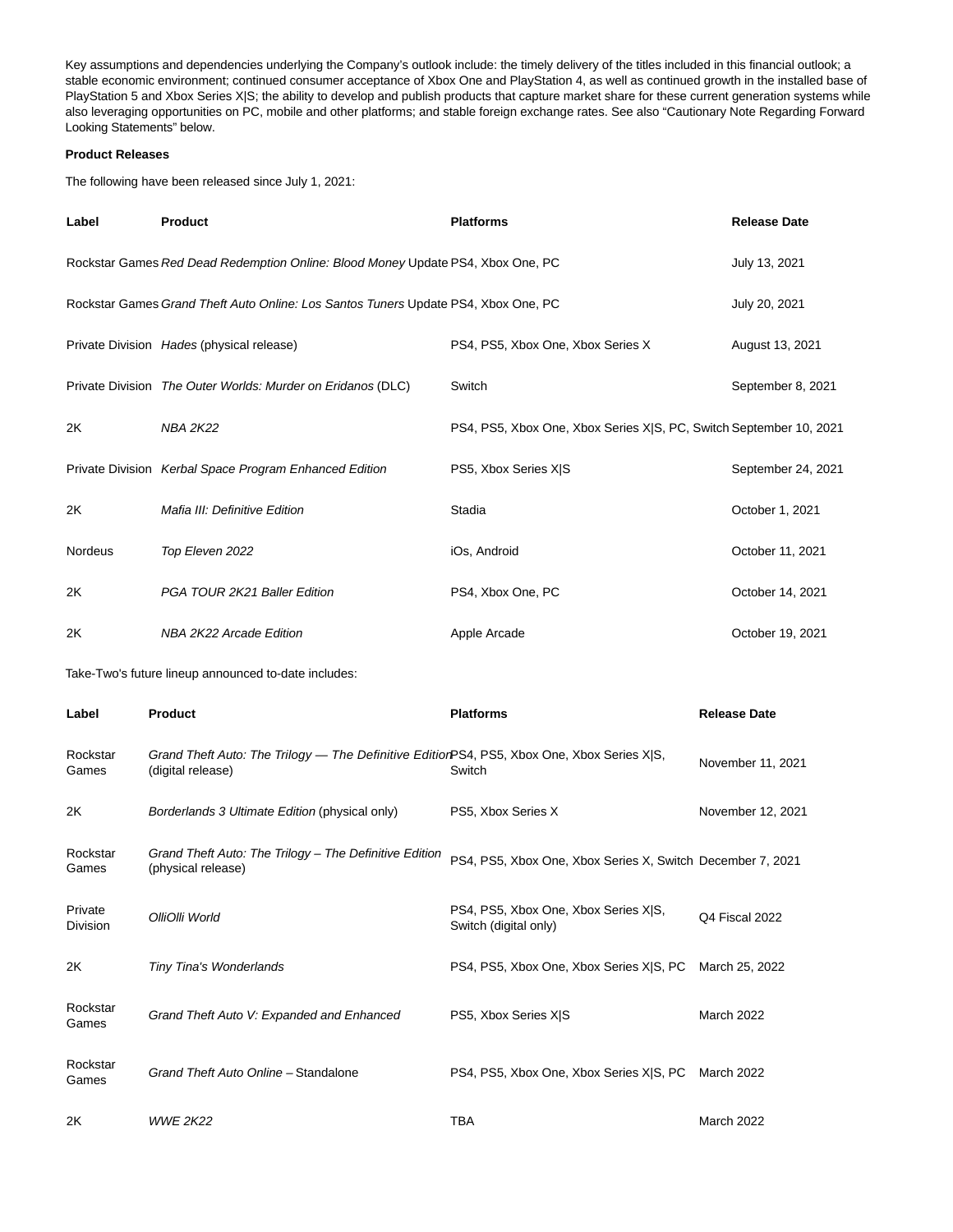| Rockstar<br>Games          | Grand Theft Auto: The Trilogy — The Definitive Edition IOS, Android<br>(mobile release) |                                         | First Half of Calendar 2022                   |
|----------------------------|-----------------------------------------------------------------------------------------|-----------------------------------------|-----------------------------------------------|
| 2K                         | <b>Marvel's Midnight Suns</b>                                                           | PS4, PS5, Xbox One, Xbox Series X S, PC | Second Half of Calendar 2022<br>(Fiscal 2023) |
| Private<br><b>Division</b> | Kerbal Space Program 2                                                                  | PS4, PS5, Xbox One, Xbox Series XIS, PC | Fiscal 2023                                   |

### **Share Repurchase Authorization**

In November, the Company's Board of Directors authorized an increase of 7.4 million shares to the number of its shares of common stock that the Company is permitted to repurchase, resulting in an aggregate of 10 million shares remaining available for repurchase as of the date of the additional authorization. The authorization permits the Company to purchase shares from time to time through a variety of methods, including in the open market or through privately negotiated transactions, in accordance with applicable securities laws. It does not obligate the Company to make any purchases at any specific time or situation. Repurchases are subject to the availability of stock, prevailing market conditions, the trading price of the stock, the Company's financial performance and other conditions. The program may be suspended or discontinued at any time for any reason. As of October 22, 2021, the Company had approximately 115.3 million common shares outstanding.

### **Conference Call**

Take-Two will host a conference call today at 4:30 p.m. Eastern Time to review these results and discuss other topics. The call can be accessed by dialing (877) 407-0984 or (201) 689-8577. A live listen-only webcast of the call will be available by visitin[g http://ir.take2games.com a](https://cts.businesswire.com/ct/CT?id=smartlink&url=http%3A%2F%2Fir.take2games.com&esheet=52520915&newsitemid=20211103006094&lan=en-US&anchor=http%3A%2F%2Fir.take2games.com&index=2&md5=471097b25cde1c6631a89b1399f37f92)nd a replay will be available following the call at the same location.

#### **Non-GAAP Financial Measure**

In addition to reporting financial results in accordance with U.S. generally accepted accounting principles (GAAP), the Company uses a Non-GAAP measure of financial performance: **Adjusted Unrestricted Operating Cash Flow**, which is defined as GAAP net cash from operating activities, adjusted for changes in restricted cash. The Company's management believes it is important to consider Adjusted Unrestricted Operating Cash Flow, in addition to net cash from operating activities, as it provides more transparency into current business trends without regard to the timing of payments from restricted cash, which is primarily related to a dedicated account limited to the payment of certain internal royalty obligations.

This Non-GAAP financial measure is not intended to be considered in isolation from, as a substitute for, or superior to, GAAP results. This Non-GAAP financial measure may be different from similarly titled measures used by other companies. In the future, Take-Two may also consider whether other items should also be excluded in calculating this Non-GAAP financial measure used by the Company. Management believes that the presentation of this Non-GAAP financial measure provides investors with additional useful information to measure Take-Two's financial and operating performance. In particular, this measure facilitates comparison of our operating performance between periods and may help investors to understand better the operating results of Take-Two. Internally, management uses this Non-GAAP financial measure in assessing the Company's operating results and in planning and forecasting. A reconciliation of this Non-GAAP financial measure to the most comparable GAAP measure is contained in the financial tables to this press release.

#### **Final Results**

The financial results discussed herein are presented on a preliminary basis; final data will be included in Take-Two's Quarterly Report on Form 10-Q for the period ended September 30, 2021.

#### **About Take-Two Interactive Software**

Headquartered in New York City, Take-Two Interactive Software, Inc. is a leading developer, publisher, and marketer of interactive entertainment for consumers around the globe. We develop and publish products principally through Rockstar Games, 2K, Private Division, and T2 Mobile Games. Our products are designed for console systems and personal computers, including smartphones and tablets, and are delivered through physical retail, digital download, online platforms, and cloud streaming services. The Company's common stock is publicly traded on NASDAQ under the symbol TTWO. For more corporate and product information please visit our website a[t http://www.take2games.com.](https://cts.businesswire.com/ct/CT?id=smartlink&url=http%3A%2F%2Fwww.take2games.com&esheet=52520915&newsitemid=20211103006094&lan=en-US&anchor=http%3A%2F%2Fwww.take2games.com&index=3&md5=bfe22812fd151259189ccd07f05df462)

All trademarks and copyrights contained herein are the property of their respective holders.

### **Cautionary Note Regarding Forward-Looking Statements**

Statements contained herein which are not historical facts are considered forward-looking statements under federal securities laws and may be identified by words such as "anticipates," "believes," "estimates," "expects," "intends," "plans," "potential," "predicts," "projects," "seeks," "should," "will," or words of similar meaning and include, but are not limited to, statements regarding the outlook for the Company's future business and financial performance. Such forward-looking statements are based on the current beliefs of our management as well as assumptions made by and information currently available to them, which are subject to inherent uncertainties, risks and changes in circumstances that are difficult to predict. Actual outcomes and results may vary materially from these forward-looking statements based on a variety of risks and uncertainties including: the uncertainty of the impact of the COVID-19 pandemic and measures taken in response thereto; the effect that measures taken to mitigate the COVID-19 pandemic have on our operations, including our ability to timely deliver our titles and other products, and on the operations of our counterparties, including retailers and distributors; the effects of the COVID-19 pandemic on both consumer demand and the discretionary spending patterns of our customers as the situation with the pandemic continues to evolve; the risks of conducting business internationally; the impact of reductions in interest rates by the Federal Reserve and other central banks, including on our short-term investment portfolio; the impact of potential inflation; volatility in foreign currency exchange rates; our dependence on key management and product development personnel; our dependence on our NBA 2K and Grand Theft Auto products and our ability to develop other hit titles; our ability to leverage opportunities on PlayStation®5 and Xbox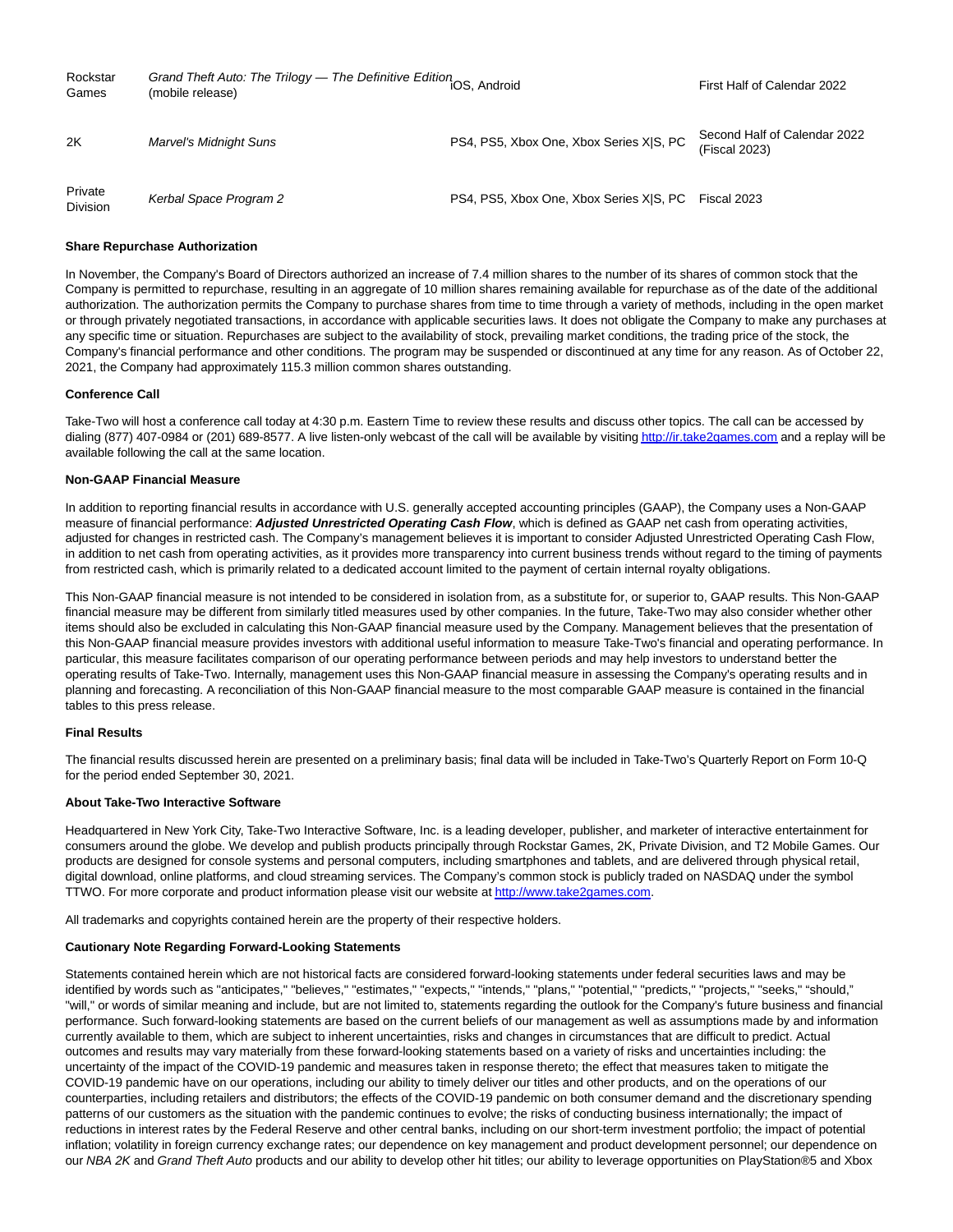Series X|S; the timely release and significant market acceptance of our games; the ability to maintain acceptable pricing levels on our games; and risks associated with international operations.

Other important factors and information are contained in the Company's most recent Annual Report on Form 10-K, including the risks summarized in the section entitled "Risk Factors," the Company's most recent Quarterly Report on Form 10-Q, and the Company's other periodic filings with the SEC, which can be accessed at [www.take2games.com.](https://cts.businesswire.com/ct/CT?id=smartlink&url=http%3A%2F%2Fwww.take2games.com&esheet=52520915&newsitemid=20211103006094&lan=en-US&anchor=www.take2games.com&index=4&md5=40b56cca687d11c0753520a2343f9308) All forward-looking statements are qualified by these cautionary statements and apply only as of the date they are made. The Company undertakes no obligation to update any forward-looking statement, whether as a result of new information, future events or otherwise.

# **TAKE-TWO INTERACTIVE SOFTWARE, INC. and SUBSIDIARIES CONSOLIDATED STATEMENTS OF OPERATIONS (in thousands, except per share amounts)**

| Three months ended September 30, Six months ended September 30, |  |
|-----------------------------------------------------------------|--|
|-----------------------------------------------------------------|--|

|                                           | 2021      | 2020               | 2021               | 2020                |  |
|-------------------------------------------|-----------|--------------------|--------------------|---------------------|--|
| Net revenue                               | \$858,198 | \$841,142          | \$1,671,544        | \$1,672,452         |  |
| Cost of goods sold:                       |           |                    |                    |                     |  |
| Internal royalties                        | 159,586   | 127,804            | 304,964            | 341,867             |  |
| Software development costs and royalties  | 144,869   | 142,771            | 231,906            | 290,818             |  |
| Licenses                                  | 86,130    | 92,944             | 136,534            | 148,963             |  |
| Product costs                             | 66,097    | 68,986             | 112,993            | 127,546             |  |
| Total cost of goods sold                  | 456,682   | 432,505            | 786,397            | 909,194             |  |
| Gross profit                              | 401,516   | 408,637            | 885,147            | 763,258             |  |
| Selling and marketing                     | 136,019   | 113,691            | 239,873            | 198,470             |  |
| General and administrative                | 127,331   | 91,433             | 231,778            | 193,606             |  |
| Research and development                  | 101,508   | 74,216             | 193,802            | 147,324             |  |
| Depreciation and amortization             | 16,181    | 13,691             | 28,646             | 26,109              |  |
| Business reorganization                   | 326       | 239                | 423                | 239                 |  |
| Total operating expenses                  | 381,365   | 293,270            | 694,522            | 565,748             |  |
| Income from operations                    | 20,151    | 115,367            | 190,625            | 197,510             |  |
| Interest and other, net                   | (572)     | 2,706<br>$\lambda$ | (1,599             | 10,924<br>$\lambda$ |  |
| Gain (loss) on long-term investments, net | 395       | (655               | 2,392<br>$\lambda$ | (655)               |  |
| Income before income taxes                | 19,974    | 117,418            | 191,418            | 207,779             |  |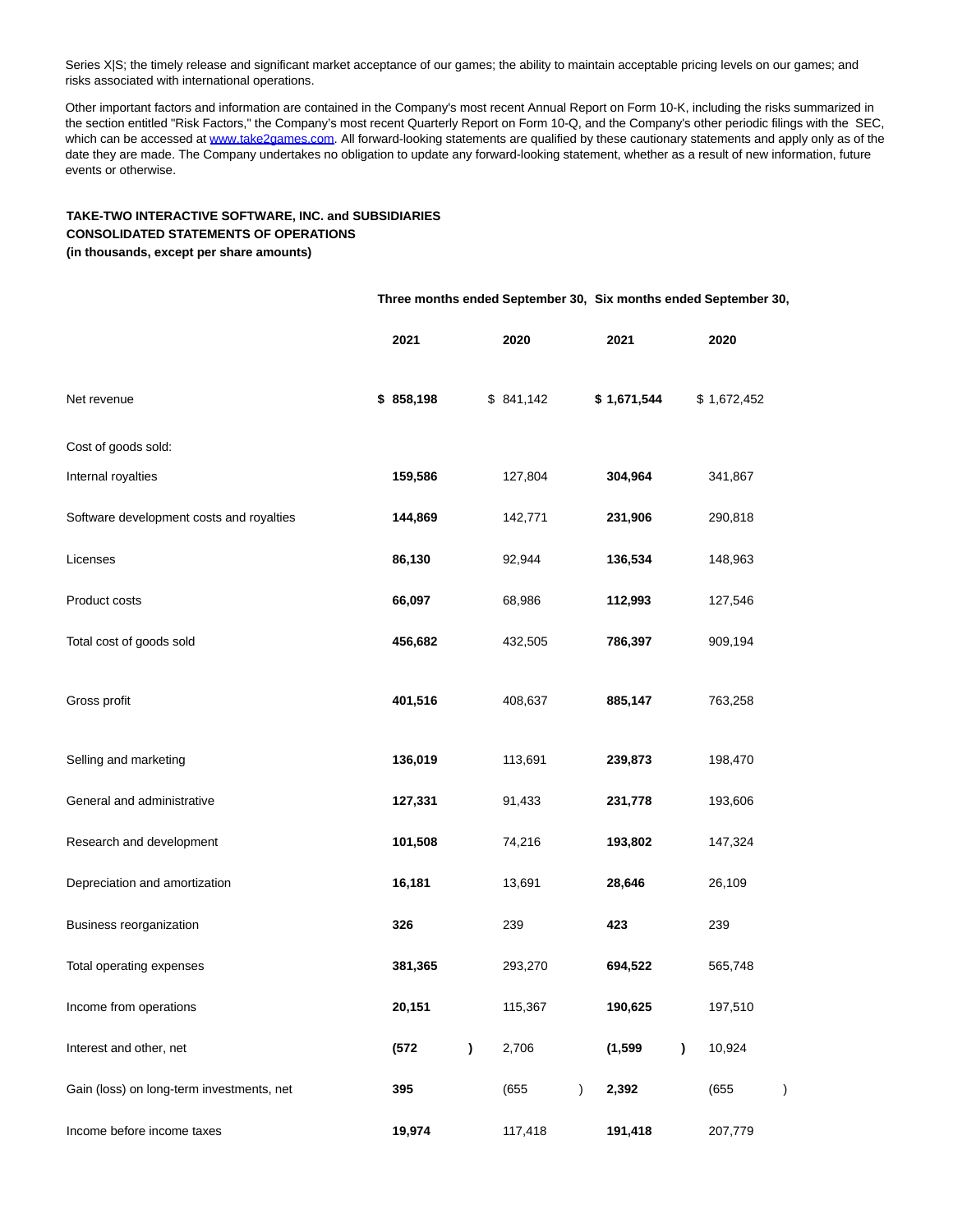| Provision for income taxes                                                                 |  | 9,677    |  | 18,097   |  | 28,865    |  | 19,953    |
|--------------------------------------------------------------------------------------------|--|----------|--|----------|--|-----------|--|-----------|
| Net income                                                                                 |  | \$10,297 |  | \$99,321 |  | \$162,553 |  | \$187,826 |
| Earnings per share:                                                                        |  |          |  |          |  |           |  |           |
| Basic earnings per share                                                                   |  | \$0.09   |  | \$0.87   |  | \$1.40    |  | \$1.65    |
| Diluted earnings per share                                                                 |  | \$0.09   |  | \$0.86   |  | \$1.39    |  | \$1.63    |
| Weighted average shares outstanding:                                                       |  |          |  |          |  |           |  |           |
| Basic                                                                                      |  | 115,757  |  | 114,444  |  | 115,727   |  | 114,153   |
| <b>Diluted</b>                                                                             |  | 116,803  |  | 115,414  |  | 116,891   |  | 115,245   |
| <b>Computation of Basic EPS:</b>                                                           |  |          |  |          |  |           |  |           |
| Net income                                                                                 |  | \$10,297 |  | \$99,321 |  | \$162,553 |  | \$187,826 |
| Weighted average shares outstanding - basic                                                |  | 115,757  |  | 114,444  |  | 115,727   |  | 114,153   |
| Basic earnings per share                                                                   |  | \$0.09   |  | \$0.87   |  | \$1.40    |  | \$1.65    |
| <b>Computation of Diluted EPS:</b>                                                         |  |          |  |          |  |           |  |           |
| Net income                                                                                 |  | \$10,297 |  | \$99,321 |  | \$162,553 |  | \$187,826 |
| Weighted average shares outstanding - basic                                                |  | 115,757  |  | 114,444  |  | 115,727   |  | 114,153   |
| Add: dilutive effect of common stock equivalents                                           |  | 1,046    |  | 970      |  | 1,164     |  | 1,092     |
| Weighted average common shares outstanding - diluted                                       |  | 116,803  |  | 115,414  |  | 116,891   |  | 115,245   |
| Diluted earnings per share                                                                 |  | \$0.09   |  | \$0.86   |  | \$1.39    |  | \$1.63    |
| TAKE-TWO INTERACTIVE SOFTWARE, INC. and SUBSIDIARIES<br><b>CONSOLIDATED BALANCE SHEETS</b> |  |          |  |          |  |           |  |           |

**(in thousands, except per share amounts)**

|                                  | September<br>30, | March 31,   |
|----------------------------------|------------------|-------------|
|                                  | 2021             | 2021        |
| <b>ASSETS</b><br>Current assets: |                  |             |
| Cash and cash equivalents        | \$856,901        | \$1,422,884 |
| Short-term investments           | 1,440,631        | 1,308,692   |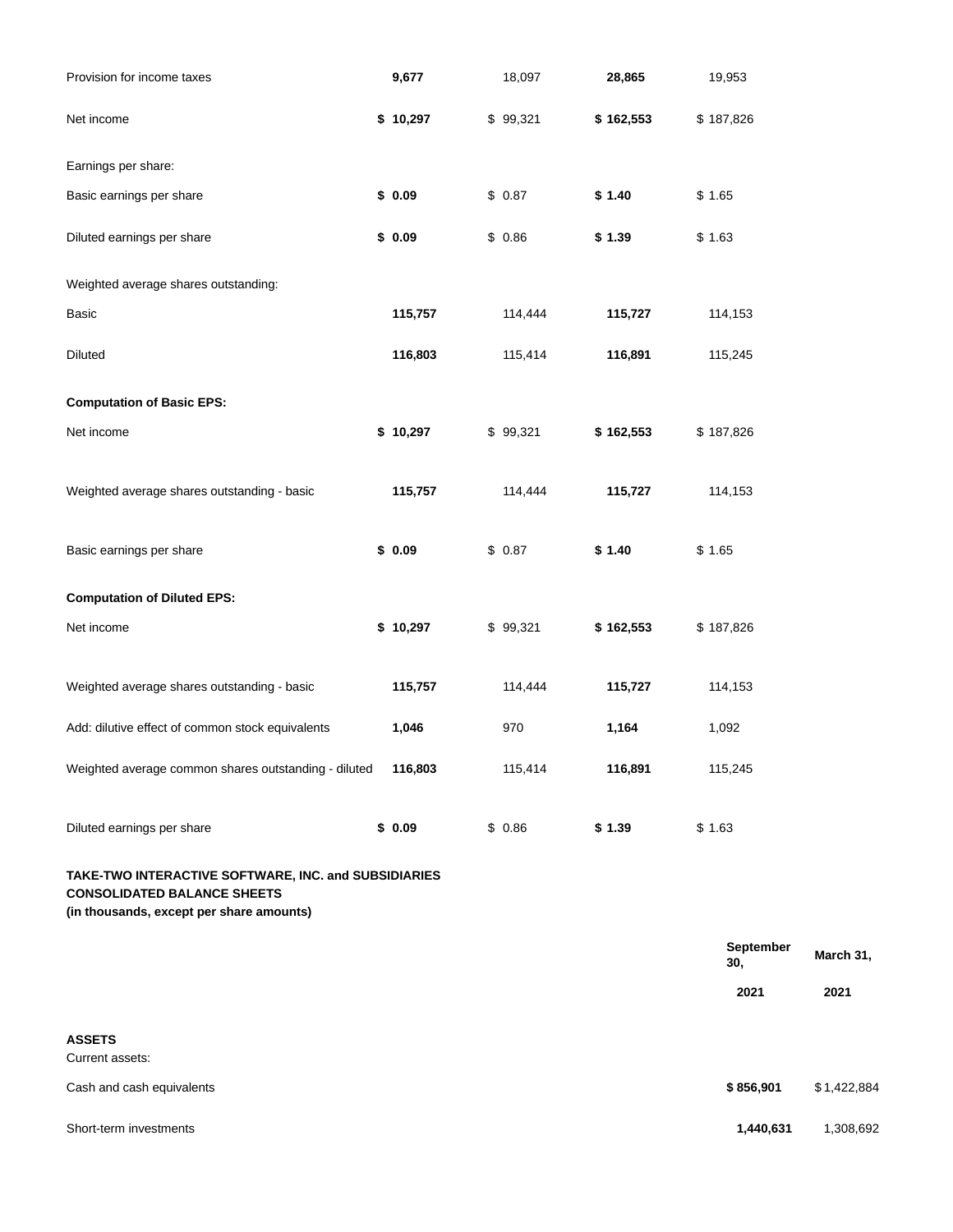| Restricted cash and cash equivalents                                                                             | 754,368     | 538,822     |
|------------------------------------------------------------------------------------------------------------------|-------------|-------------|
| Accounts receivable, net of allowances of \$350 and \$350 at September 30, 2021 and March 31, 2021, respectively | 804,468     | 552,762     |
| Inventory                                                                                                        | 12,579      | 17,742      |
| Software development costs and licenses                                                                          | 54,540      | 43,443      |
| Deferred cost of goods sold                                                                                      | 12,601      | 15,524      |
| Prepaid expenses and other                                                                                       | 307,370     | 320,646     |
| Total current assets                                                                                             | 4,243,458   | 4,220,515   |
| Fixed assets, net                                                                                                | 231,230     | 149,364     |
| Right-of-use assets                                                                                              | 208,751     | 164,763     |
| Software development costs and licenses, net of current portion                                                  | 621,470     | 490,892     |
| Goodwill                                                                                                         | 662,585     | 535,306     |
| Other intangibles, net                                                                                           | 288,090     | 121,591     |
| Deferred tax assets                                                                                              | 74,994      | 90,206      |
| Long-term restricted cash and cash equivalents                                                                   | 103,437     | 98,541      |
| Other assets                                                                                                     | 185,016     | 157,040     |
| <b>Total assets</b>                                                                                              | \$6,619,031 | \$6,028,218 |
| <b>LIABILITIES AND EQUITY</b><br>Current liabilities:                                                            |             |             |
| Accounts payable                                                                                                 | \$83,401    | \$71,001    |
| Accrued expenses and other current liabilities                                                                   | 1,499,898   | 1,204,090   |
| Deferred revenue                                                                                                 | 951,612     | 928,029     |
| Lease liabilities                                                                                                | 31,962      | 31,595      |
| <b>Total current liabilities</b>                                                                                 | 2,566,873   | 2,234,715   |
| Non-current deferred revenue                                                                                     | 51,531      | 37,302      |
| Non-current lease liabilities                                                                                    | 207,437     | 159,671     |
| Non-current software development royalties                                                                       | 112,459     | 110,127     |
| Other long-term liabilities                                                                                      | 211,063     | 154,511     |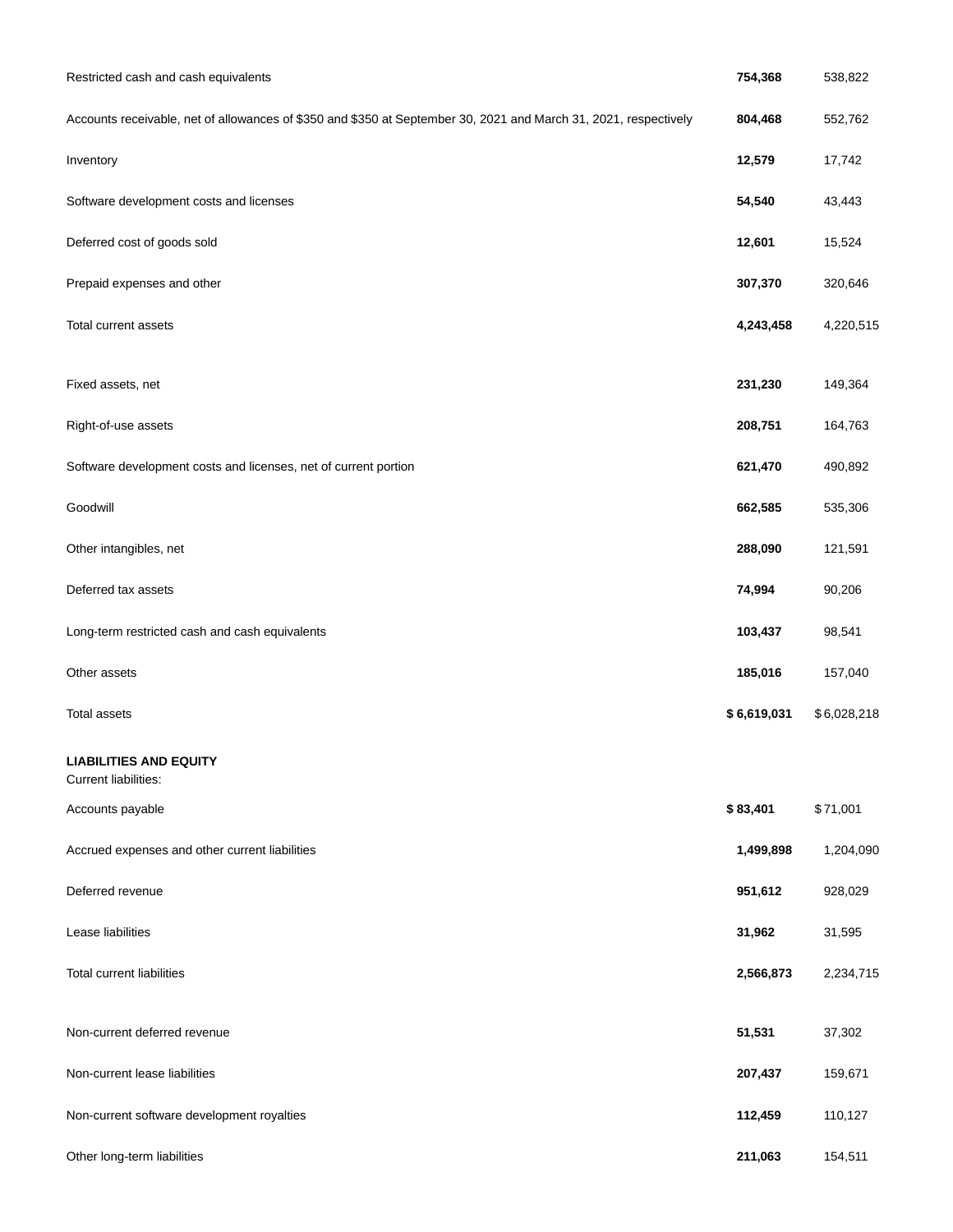| <b>Total liabilities</b>                                                                                                                                          |                                        | 3,149,363   |              | 2,696,326            |
|-------------------------------------------------------------------------------------------------------------------------------------------------------------------|----------------------------------------|-------------|--------------|----------------------|
| Stockholders' equity:<br>Preferred stock, \$0.01 par value, 5,000 shares authorized: no shares issued and outstanding at September 30, 2021<br>and March 31, 2021 |                                        |             |              |                      |
| Common stock, \$0.01 par value, 200,000 shares authorized; 138,891 and 137,584 shares                                                                             |                                        |             |              |                      |
| issued and 115,210 and 115,163 outstanding at September 30, 2021 and March 31, 2021, respectively                                                                 |                                        | 1,390       |              | 1,376                |
| Additional paid-in capital                                                                                                                                        |                                        | 2,475,085   |              | 2,288,781            |
| Treasury stock, at cost; 23,681 and 22,421 common shares at September 30, 2021 and March 31, 2021, respectively                                                   |                                        | (1,020,584) |              | (820, 572)           |
| Retained earnings                                                                                                                                                 |                                        | 2,033,524   |              | 1,870,971            |
| Accumulated other comprehensive loss                                                                                                                              |                                        | (19, 747)   | $\mathbf{r}$ | (8,664)<br>$\lambda$ |
| Total stockholders' equity                                                                                                                                        |                                        | 3,469,668   |              | 3,331,892            |
| Total liabilities and stockholders' equity                                                                                                                        |                                        | \$6,619,031 |              | \$6,028,218          |
| TAKE-TWO INTERACTIVE SOFTWARE, INC. and SUBSIDIARIES<br><b>CONSOLIDATED STATEMENTS OF CASH FLOWS</b><br>(in thousands)                                            |                                        |             |              |                      |
|                                                                                                                                                                   | Six months ended September 30,<br>2021 |             | 2020         |                      |
| <b>Operating activities:</b>                                                                                                                                      |                                        |             |              |                      |
| Net income                                                                                                                                                        | \$162,553                              |             | \$187,826    |                      |
| Adjustments to reconcile net income to net cash provided by operating activities:                                                                                 |                                        |             |              |                      |
| Amortization of software development costs and licenses                                                                                                           | 95,339                                 |             | 92,664       |                      |
| Impairment of software development costs and licenses                                                                                                             | 65,049                                 |             |              |                      |
| Depreciation                                                                                                                                                      | 28,436                                 |             | 25,826       |                      |
| Amortization of intellectual property                                                                                                                             | 33,668                                 |             | 11,801       |                      |
| Stock-based compensation                                                                                                                                          | 96,196                                 |             | 98,719       |                      |
| Other, net                                                                                                                                                        | 2,067                                  |             | (2,631)      |                      |
| Changes in assets and liabilities:                                                                                                                                |                                        |             |              |                      |
| Accounts receivable                                                                                                                                               | (242, 844)                             |             | (189, 477)   | $\lambda$            |
| Inventory                                                                                                                                                         | 5,155                                  |             | (7, 266)     | $\lambda$            |
| Software development costs and licenses                                                                                                                           | (263, 235)                             | I           | (127, 290)   | $\mathcal{E}$        |
| Prepaid expenses and other assets                                                                                                                                 | (35, 745)                              |             | 65,296       |                      |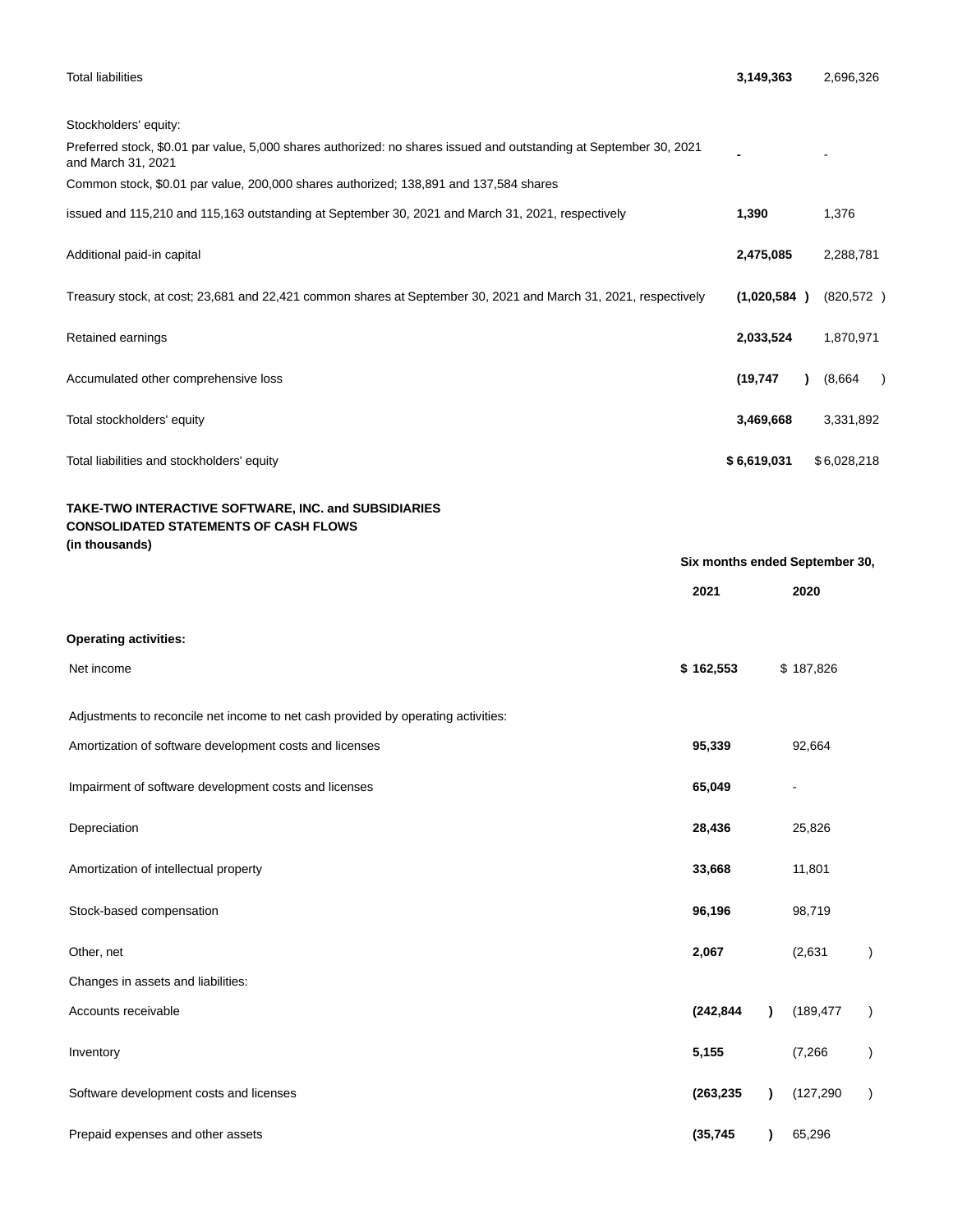| Deferred revenue                                                                                                                                                    | 32,672      |           | 284,441     |               |
|---------------------------------------------------------------------------------------------------------------------------------------------------------------------|-------------|-----------|-------------|---------------|
| Deferred cost of goods sold                                                                                                                                         | 3,018       |           | 4,753       |               |
| Accounts payable, accrued expenses and other liabilities                                                                                                            | 301,350     |           | 182,083     |               |
| Net cash provided by operating activities                                                                                                                           | 283,679     |           | 626,745     |               |
| Investing activities:                                                                                                                                               |             |           |             |               |
| Change in bank time deposits                                                                                                                                        | 1,021       |           | (218, 239)  |               |
| Proceeds from available-for-sale securities                                                                                                                         | 353,399     |           | 260,729     |               |
| Purchases of available-for-sale securities                                                                                                                          | (492,582)   | $\lambda$ | (435, 511)  | $\lambda$     |
| Purchases of fixed assets                                                                                                                                           | (111, 192)  |           | (25, 021)   | $\lambda$     |
| Purchases of long-term investments                                                                                                                                  | (3, 122)    | 1         | (9, 100)    |               |
| <b>Business acquisitions</b>                                                                                                                                        | (131, 617)  |           | (75, 482)   |               |
| Net cash used in investing activities                                                                                                                               | (384, 093)  |           | (502, 624)  | $\mathcal{E}$ |
| <b>Financing activities:</b>                                                                                                                                        |             |           |             |               |
| Tax payment related to net share settlements on restricted stock awards                                                                                             | (53, 370)   | $\lambda$ | (48, 202)   |               |
| Issuance of common stock                                                                                                                                            | 9,230       |           | 6,503       |               |
| Loan repayment                                                                                                                                                      | (234)       |           |             |               |
| Repurchase of common stock                                                                                                                                          | (200, 012)  |           |             |               |
| Net cash used in financing activities                                                                                                                               | (244, 386)  | $\lambda$ | (41, 699)   |               |
| Effects of foreign currency exchange rates on cash, cash equivalents, and restricted cash and cash equivalents                                                      | (741        |           | 8,966       |               |
| Net change in cash, cash equivalents, and restricted cash and cash equivalents                                                                                      | (345, 541)  |           | 91,388      |               |
| Cash, cash equivalents, and restricted cash and cash equivalents, beginning of year                                                                                 | 2,060,247   |           | 1,993,392   |               |
| Cash, cash equivalents, and restricted cash and cash equivalents, end of period                                                                                     | \$1,714,706 |           | \$2,084,780 |               |
| TAKE-TWO INTERACTIVE SOFTWARE, INC. and SUBSIDIARIES<br>Net Revenue and Net Bookings by Geographic Region, Distribution Channel, and Platform Mix<br>(in thousands) |             |           |             |               |

| <b>Three Months Ended</b> |  | Three Months Ended |            |  |  |  |  |  |  |
|---------------------------|--|--------------------|------------|--|--|--|--|--|--|
| September 30, 2021        |  | September 30, 2020 |            |  |  |  |  |  |  |
| % of Total<br>Amount      |  | Amount             | % of Total |  |  |  |  |  |  |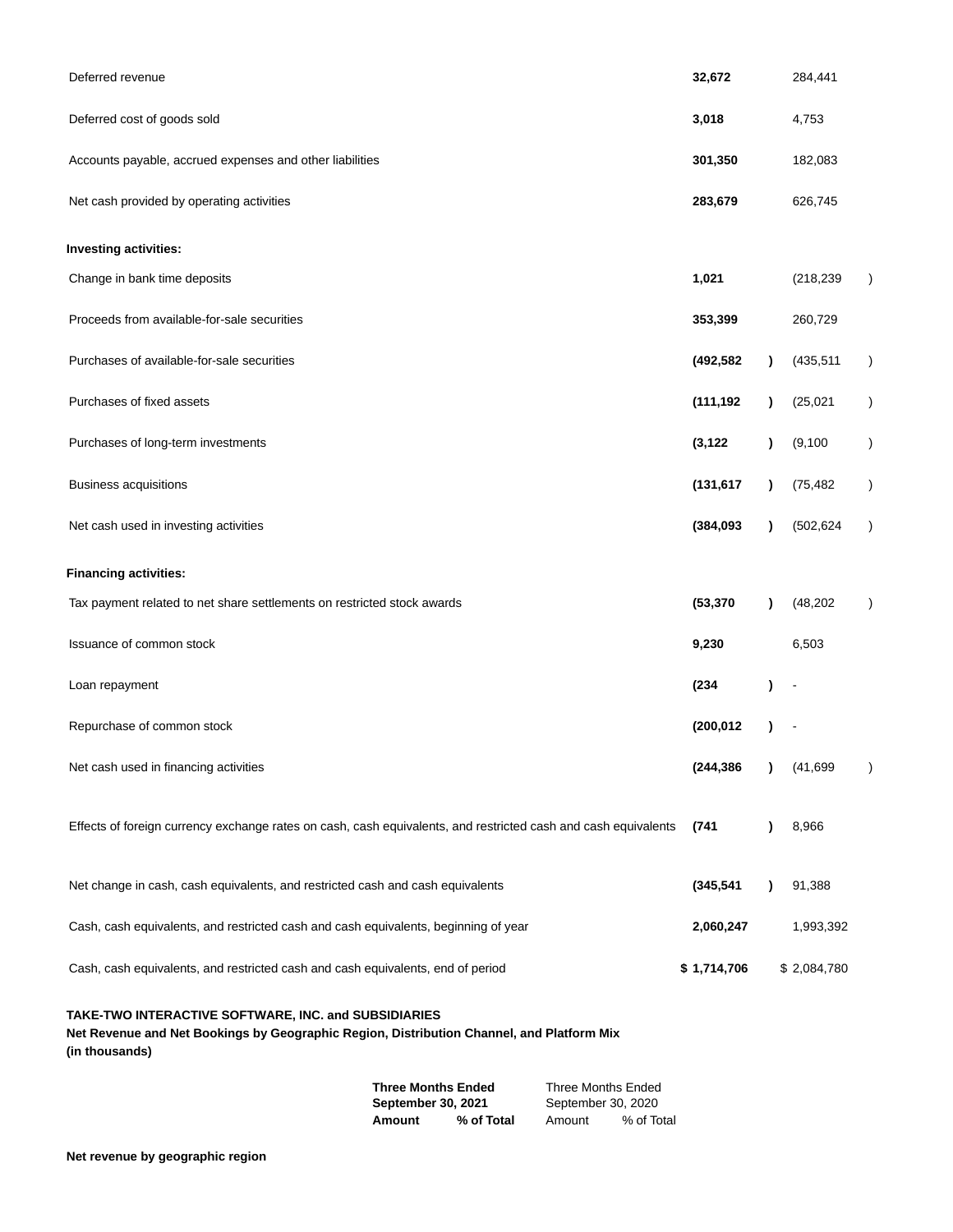| <b>United States</b>                 | \$514,920                                                        | 60%        | \$503,583                                                 | 60%        |
|--------------------------------------|------------------------------------------------------------------|------------|-----------------------------------------------------------|------------|
| International                        | 343,278                                                          | 40%        | 337,559                                                   | 40%        |
| Total net revenue                    | \$858,198                                                        | 100%       | \$841,142                                                 | 100%       |
| Net Bookings by geographic region    |                                                                  |            |                                                           |            |
| <b>United States</b>                 | \$603,744                                                        | 61%        | \$612,813                                                 | 64%        |
| International                        | 381,108                                                          | 39%        | 344,721                                                   | 36%        |
| <b>Total Net Bookings</b>            | \$984,852                                                        | 100%       | \$957,534                                                 | 100%       |
|                                      | <b>Three Months Ended</b><br>September 30, 2021<br><b>Amount</b> | % of Total | <b>Three Months Ended</b><br>September 30, 2020<br>Amount | % of Total |
| Net revenue by distribution channel  |                                                                  |            |                                                           |            |
| Digital online                       | \$779,097                                                        | 91%        | \$725,684                                                 | 86%        |
| Physical retail and other            | 79,101                                                           | 9%         | 115,458                                                   | 14%        |
| Total net revenue                    | \$858,198                                                        | 100%       | \$841,142                                                 | 100%       |
| Net Bookings by distribution channel |                                                                  |            |                                                           |            |
| Digital online                       | \$876,059                                                        | 89%        | \$806,090                                                 | 84%        |
| Physical retail and other            | 108,793                                                          | 11%        | 151,445                                                   | 16%        |
| <b>Total Net Bookings</b>            | \$984,852                                                        | 100%       | \$957,534                                                 | 100%       |
| Net revenue by platform mix          | <b>Three Months Ended</b><br>September 30, 2021<br><b>Amount</b> | % of Total | <b>Three Months Ended</b><br>September 30, 2020<br>Amount | % of Total |
| Console                              | \$596,080                                                        | 70%        | \$641,269                                                 | 76%        |
| PC and other                         | 147,002                                                          | 17%        | 138,686                                                   | 17%        |
| Mobile                               | 115,116                                                          | 13%        | 61,187                                                    | 7%         |
| Total net revenue                    | \$858,198                                                        | 100%       | \$841,142                                                 | 100%       |
| Net Bookings by platform mix         |                                                                  |            |                                                           |            |
| Console                              | \$724,337                                                        | 74%        | \$761,450                                                 | 80%        |
| PC and other                         | 154,584                                                          | 16%        | 133,205                                                   | 14%        |
| Mobile                               | 105,931                                                          | 10%        | 62,879                                                    | 6%         |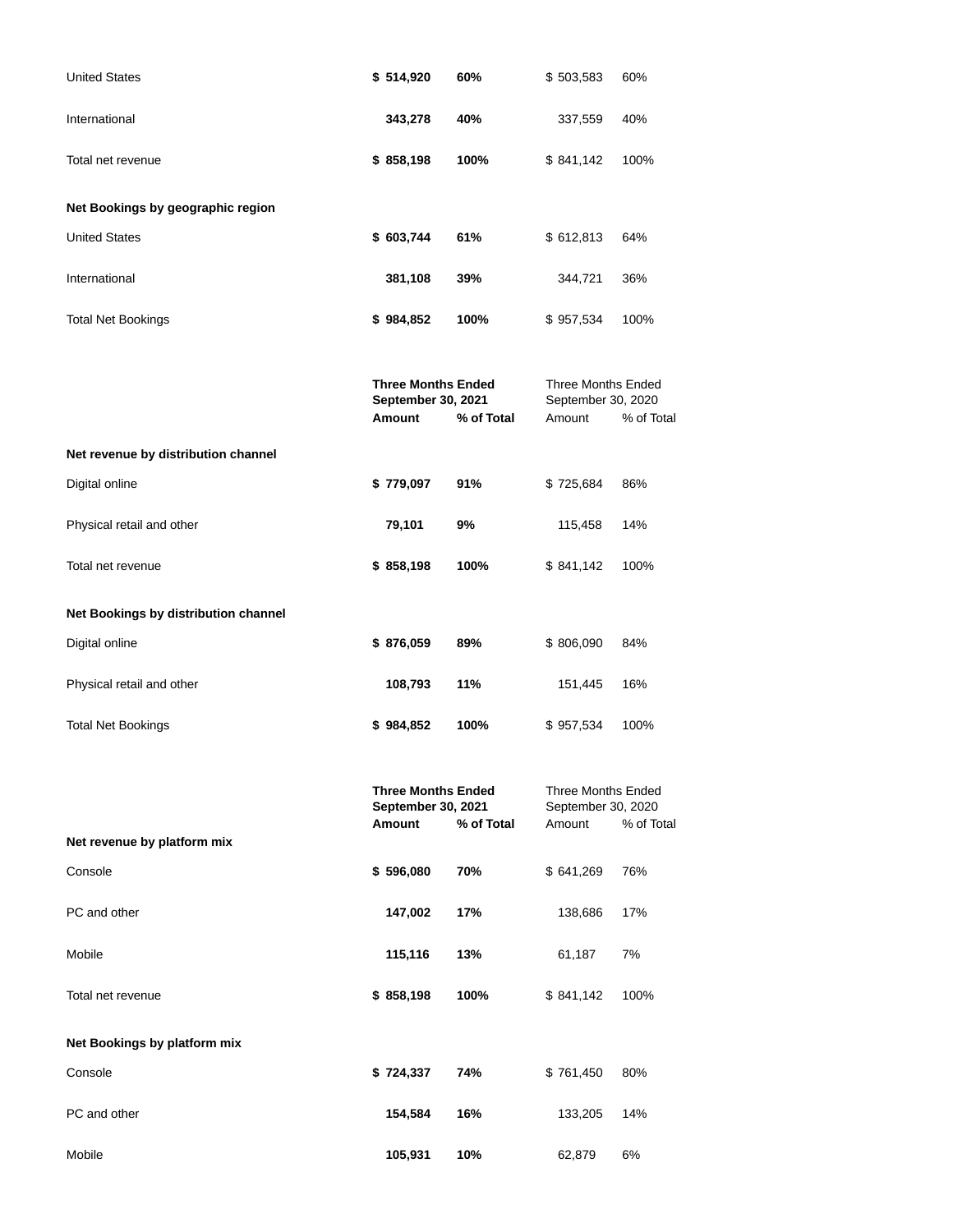# **TAKE-TWO INTERACTIVE SOFTWARE, INC. and SUBSIDIARIES**

**Net Revenue and Net Bookings by Geographic Region, Distribution Channel, and Platform Mix (in thousands)**

|                                      | <b>Six Months Ended</b><br>September 30, 2021<br>Amount                      | % of Total | Six Months Ended<br>September 30, 2020<br>Amount        | % of Total |  |
|--------------------------------------|------------------------------------------------------------------------------|------------|---------------------------------------------------------|------------|--|
| Net revenue by geographic region     |                                                                              |            |                                                         |            |  |
| <b>United States</b>                 | \$1,008,106                                                                  | 60%        | \$974,073                                               | 58%        |  |
| International                        | 663,438                                                                      | 40%        | 698,379                                                 | 42%        |  |
| Total net revenue                    | \$1,671,544                                                                  | 100%       | \$1,672,452                                             | 100%       |  |
| Net Bookings by geographic region    |                                                                              |            |                                                         |            |  |
| <b>United States</b>                 | \$1,022,559                                                                  | 60%        | \$1,199,927                                             | 61%        |  |
| International                        | 673,723                                                                      | 40%        | 753,857                                                 | 39%        |  |
| <b>Total Net Bookings</b>            | \$1,696,282                                                                  | 100%       | \$1,953,784                                             | 100%       |  |
|                                      | <b>Six Months Ended</b><br>September 30, 2021<br><b>Amount</b><br>% of Total |            | <b>Six Months Ended</b><br>September 30, 2020<br>Amount | % of Total |  |
| Net revenue by distribution channel  |                                                                              |            |                                                         |            |  |
| Digital online                       | \$1,519,903                                                                  | 91%        | \$1,461,260                                             | 87%        |  |
| Physical retail and other            | 151,641                                                                      | 9%         | 211,192                                                 | 13%        |  |
| Total net revenue                    | \$1,671,544                                                                  | 100%       | \$1,672,452                                             | 100%       |  |
| Net Bookings by distribution channel |                                                                              |            |                                                         |            |  |
| Digital online                       | \$1,556,444                                                                  | 92%        | \$1,730,628                                             | 89%        |  |
| Physical retail and other            | 139,838                                                                      | 8%         | 223,155                                                 | 11%        |  |
| <b>Total Net Bookings</b>            | \$1,696,282                                                                  | 100%       | \$1,953,784                                             | 100%       |  |
| Net revenue by platform mix          | <b>Six Months Ended</b><br>September 30, 2021<br>Amount<br>% of Total        |            | <b>Six Months Ended</b><br>September 30, 2020<br>Amount | % of Total |  |
| Console                              | \$1,198,523                                                                  | 72%        | \$1,252,954                                             | 75%        |  |
| PC and other                         | 275,647                                                                      | 16%        | 303,946                                                 | 18%        |  |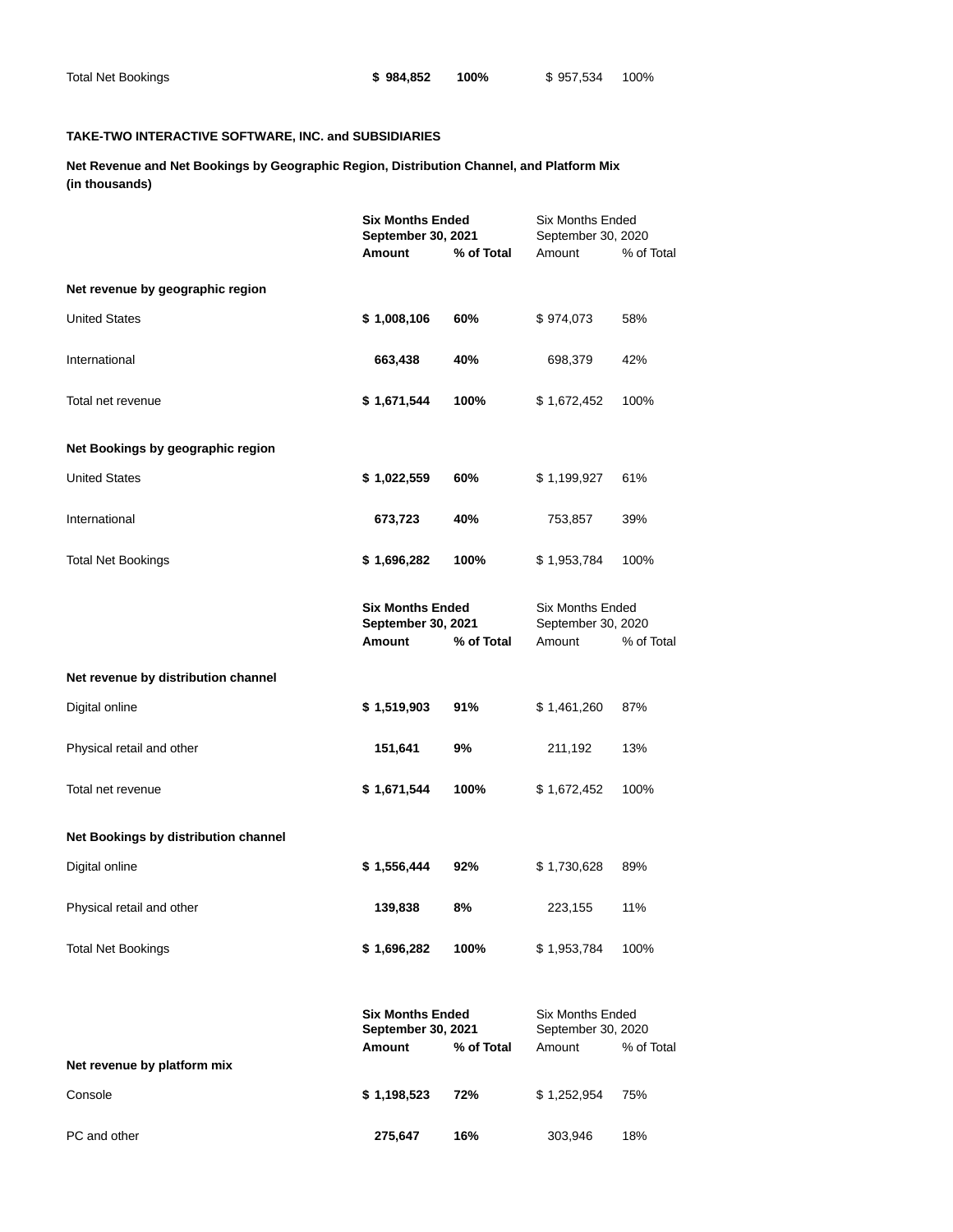| Mobile                       | 197,374     | 12%  | 115,552     | 7%   |
|------------------------------|-------------|------|-------------|------|
| Total net revenue            | \$1,671,544 | 100% | \$1,672,452 | 100% |
| Net Bookings by platform mix |             |      |             |      |
| Console                      | \$1,215,864 | 72%  | \$1,484,249 | 76%  |
| PC and other                 | 284,698     | 16%  | 339,757     | 16%  |
| Mobile                       | 195,720     | 12%  | 129,779     | 8%   |
| <b>Total Net Bookings</b>    | \$1,696,282 | 100% | \$1,953,784 | 100% |

# **TAKE-TWO INTERACTIVE SOFTWARE, INC. and SUBSIDIARIES ADDITIONAL DATA**

**(in thousands)**

| Three Months Ended September 30,<br>2021                               | Net revenue | Cost of goods<br>sold-<br>Internal<br>royalties | Cost of goods<br>sold-<br><b>Software</b><br>development<br>costs<br>and royalties | Cost of goods<br>sold-<br>Licenses | Cost of goods<br>sold-<br><b>Product costs</b> | Selling and<br>marketing |  |
|------------------------------------------------------------------------|-------------|-------------------------------------------------|------------------------------------------------------------------------------------|------------------------------------|------------------------------------------------|--------------------------|--|
| As reported                                                            | \$858,198   | \$159,586                                       | \$144.869                                                                          | \$86,130                           | \$66.097                                       | \$<br>136,019            |  |
| Net effect from deferred net revenue and<br>related cost of goods sold | 126,654     |                                                 | 6,439                                                                              | 530                                | 1,637                                          |                          |  |
| Stock-based compensation                                               |             |                                                 | (10, 336)                                                                          |                                    |                                                | (7, 134)                 |  |
| Amortization and impairment of acquired<br>intangibles                 |             |                                                 | (13,985)                                                                           |                                    |                                                | (1,833)                  |  |

| Three Months Ended September 30,<br>2021                               | General and<br>administrative development | Research and                              | Depreciation<br>and<br>amortization                      | <b>Business</b><br>reorganization     | Interest and<br>other, net              | net  | Gain/(loss) on<br>long-term<br>investments, |  |
|------------------------------------------------------------------------|-------------------------------------------|-------------------------------------------|----------------------------------------------------------|---------------------------------------|-----------------------------------------|------|---------------------------------------------|--|
| As reported                                                            | \$127,331                                 | \$101,508                                 | \$16,181                                                 | \$326                                 | \$ (572)                                | - \$ | 395                                         |  |
| Net effect from deferred net revenue and<br>related cost of goods sold |                                           |                                           |                                                          |                                       | 935                                     |      |                                             |  |
| Stock-based compensation                                               | (16, 666)                                 | (13,010)                                  |                                                          |                                       |                                         |      |                                             |  |
| Amortization and impairment of acquired<br>intangibles                 |                                           | (1,643)                                   | (335)                                                    |                                       |                                         |      |                                             |  |
| Acquisition related expenses                                           | (23, 368)                                 |                                           |                                                          |                                       |                                         |      |                                             |  |
| Impact of business reorganization                                      |                                           |                                           |                                                          | (326)                                 |                                         |      |                                             |  |
| Gain on long-term investments, net                                     |                                           |                                           |                                                          |                                       |                                         |      | (395)                                       |  |
| Three Months Ended September 30,<br>2020                               | Net revenue                               | Cost of goods<br>sold-<br><b>Internal</b> | Cost of goods<br>sold-<br><b>Software</b><br>development | Cost of goods<br>sold-<br>$l$ ioonooo | Cost of goods<br>sold-<br>Draduat again |      | Selling and<br>marketing                    |  |

**costs and royalties** **Licenses**

**Product costs**

**royalties**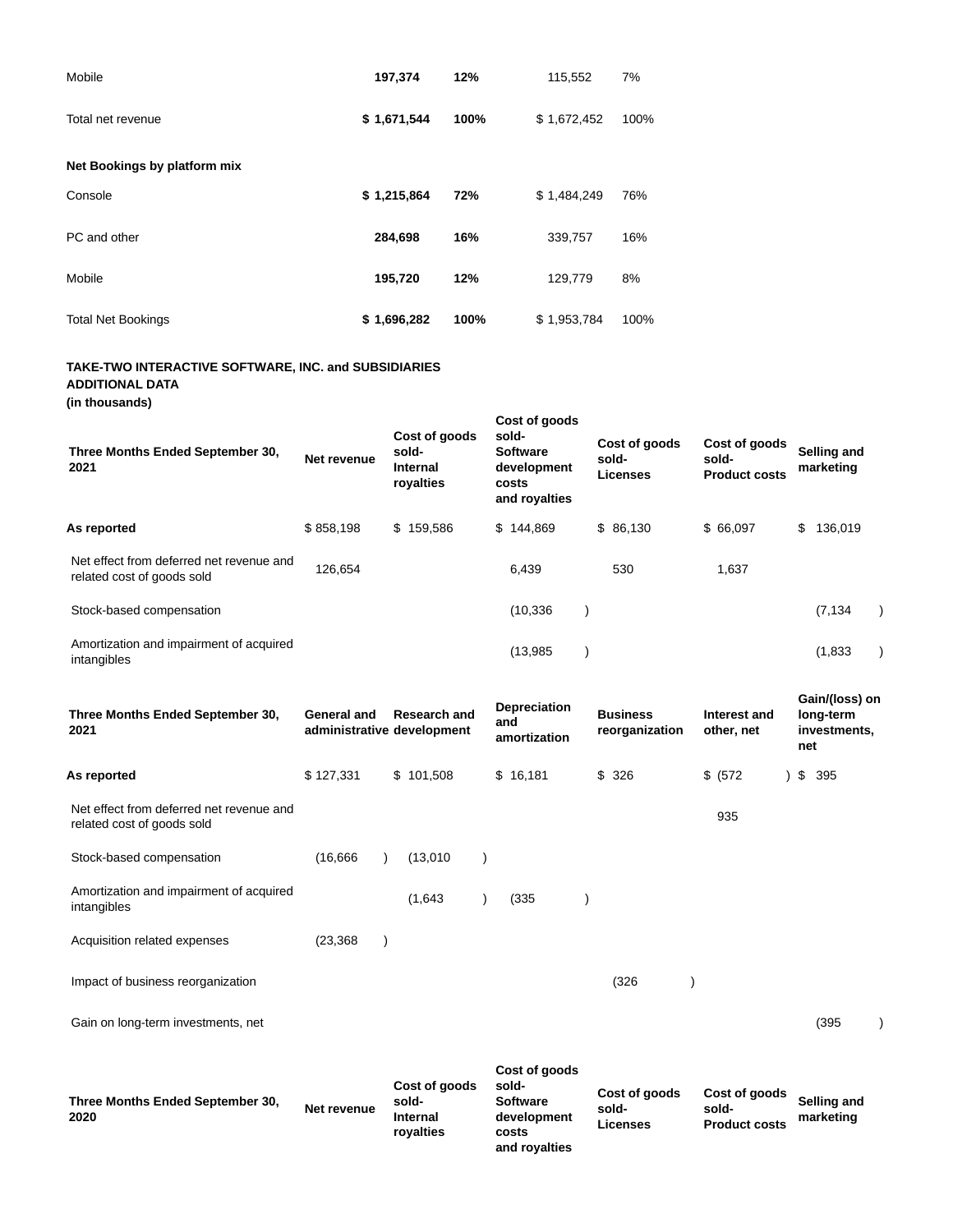| As reported                                                            | \$841,142 | \$127.804 | \$142.771 | \$92.944 | \$68.986 | 113.691  |  |
|------------------------------------------------------------------------|-----------|-----------|-----------|----------|----------|----------|--|
| Net effect from deferred net revenue and<br>related cost of goods sold | 116,392   |           | 16.209    | (3,994)  | 1,235    |          |  |
| Stock-based compensation                                               |           |           | (19.396)  |          |          | (4, 439) |  |
| Amortization and impairment of acquired<br>intangibles                 |           |           | (4, 411)  |          |          | (517)    |  |

| Three Months Ended September 30,<br>2020                               | General and<br>administrative development | <b>Research and</b> | Depreciation<br>and<br>amortization | <b>Business</b><br>reorganization | Interest and<br>other, net | Gain/(loss) on<br>long-term<br>investments,<br>net |  |
|------------------------------------------------------------------------|-------------------------------------------|---------------------|-------------------------------------|-----------------------------------|----------------------------|----------------------------------------------------|--|
| As reported                                                            | \$91,433                                  | \$74,216            | \$13,691                            | \$239                             | \$2,706                    | (655)                                              |  |
| Net effect from deferred net revenue and<br>related cost of goods sold |                                           |                     |                                     |                                   | (760)                      |                                                    |  |
| Stock-based compensation                                               | (13, 830)                                 | (7,643)             |                                     |                                   |                            |                                                    |  |
| Amortization and impairment of acquired<br>intangibles                 |                                           | (1,684)             | (163)                               |                                   |                            |                                                    |  |
| Acquisition related expenses                                           | (2,512)                                   |                     |                                     |                                   |                            |                                                    |  |
| Non-cash amounts related to convertible<br>notes                       |                                           |                     |                                     |                                   |                            |                                                    |  |
| Impact of business reorganization                                      |                                           |                     |                                     | (239)                             |                            |                                                    |  |
| Loss on long-term investments                                          |                                           |                     |                                     |                                   |                            | 655                                                |  |

# **TAKE-TWO INTERACTIVE SOFTWARE, INC. and SUBSIDIARIES ADDITIONAL DATA**

# **(in thousands)**

| Six Months Ended September 30, 2021                                    | Net revenue | Cost of goods<br>sold-<br><b>Internal</b><br>royalties | Cost of goods<br>sold-<br><b>Software</b><br>development<br>costs<br>and royalties | Cost of goods<br>sold-<br><b>Licenses</b> | Cost of goods<br>sold-<br><b>Product costs</b> | <b>Selling and</b><br>marketing |  |
|------------------------------------------------------------------------|-------------|--------------------------------------------------------|------------------------------------------------------------------------------------|-------------------------------------------|------------------------------------------------|---------------------------------|--|
| As reported                                                            | \$1,671,544 | \$304,964                                              | \$231,906                                                                          | \$136,534                                 | \$112,993                                      | 239,873<br>\$                   |  |
| Net effect from deferred net revenue and<br>related cost of goods sold | 24,737      |                                                        | 3,580                                                                              | 393                                       | (3,500)                                        |                                 |  |
| Stock-based compensation                                               |             |                                                        | (22, 386)                                                                          |                                           |                                                | (15, 167)                       |  |
| Amortization and impairment of acquired<br>intangibles                 |             |                                                        | (25,096)                                                                           |                                           |                                                | (3,650)                         |  |

| Six Months Ended September 30, 2021 | General and<br>administrative development | <b>Research and</b> | <b>Depreciation</b><br>and<br>amortization | <b>Business</b><br>reorganization | Interest and<br>other, net | Gain/(loss) on<br>long-term<br>investments,<br>net |
|-------------------------------------|-------------------------------------------|---------------------|--------------------------------------------|-----------------------------------|----------------------------|----------------------------------------------------|
| As reported                         | \$231.778                                 | \$193.802           | \$28.646                                   | \$423                             | \$(1.599)                  | \$2.392                                            |

Net effect from deferred net revenue and related cost of goods sold<br>related cost of goods sold 325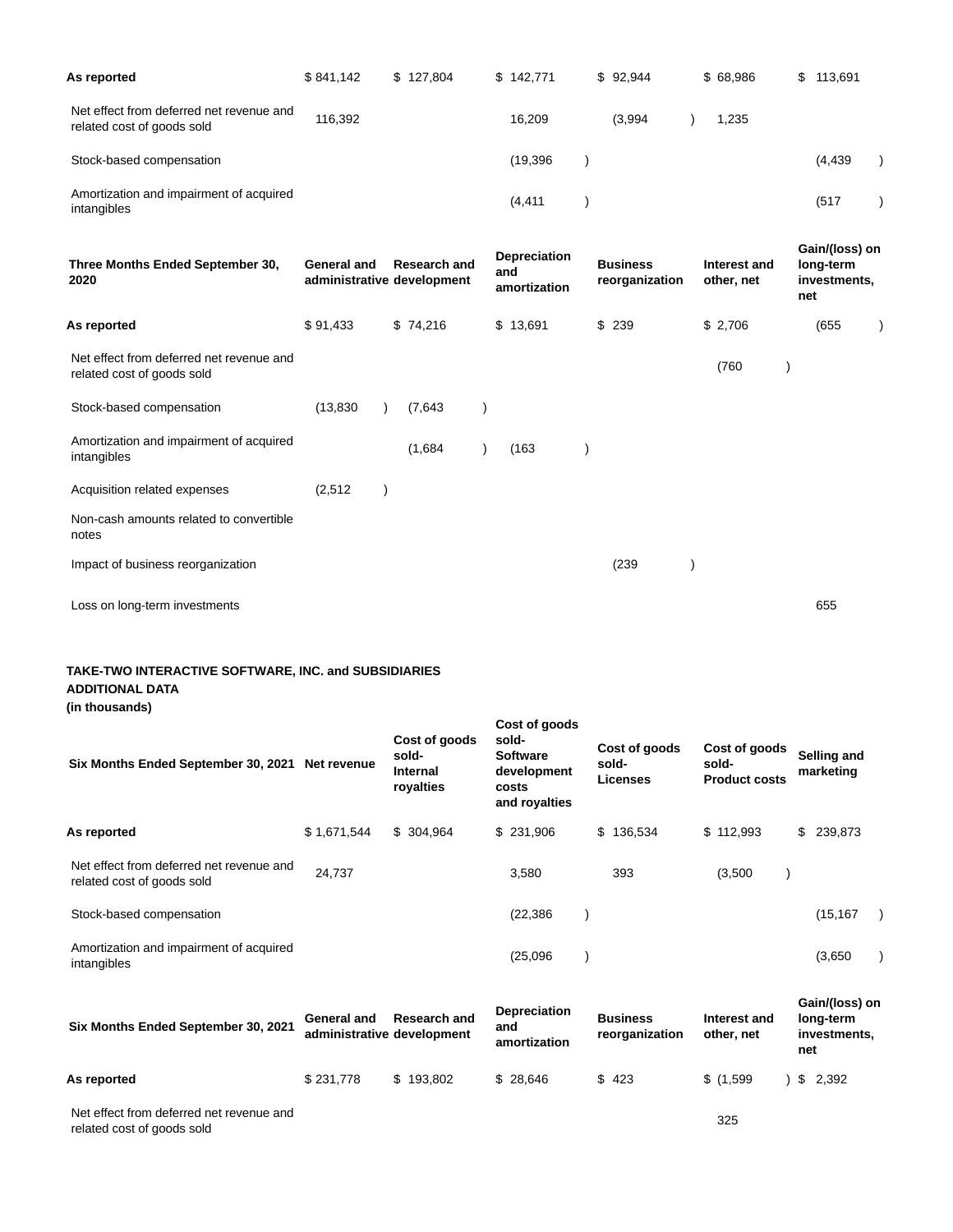| Stock-based compensation                               | (33,863 | (24, 780) |      |       |  |          |  |
|--------------------------------------------------------|---------|-----------|------|-------|--|----------|--|
| Amortization and impairment of acquired<br>intangibles |         | (3,350)   | (706 |       |  |          |  |
| Impact of business reorganization                      |         |           |      | (423) |  |          |  |
| Gain on long-term investments, net                     |         |           |      |       |  | (2, 392) |  |
| Acquisition related expenses                           | (25,554 |           |      |       |  |          |  |

| Six Months Ended September 30, 2020 Net revenue                        |             | Cost of goods<br>sold-<br><b>Internal</b><br>royalties | Cost of goods<br>sold-<br><b>Software</b><br>development<br>costs<br>and royalties | Cost of goods<br>sold-<br>Licenses | Cost of goods<br>sold-<br><b>Product costs</b> | Selling and<br>marketing |  |
|------------------------------------------------------------------------|-------------|--------------------------------------------------------|------------------------------------------------------------------------------------|------------------------------------|------------------------------------------------|--------------------------|--|
| As reported                                                            | \$1,672,452 | \$ 341,867                                             | \$290.818                                                                          | \$148.963                          | \$127,546                                      | \$<br>198,470            |  |
| Net effect from deferred net revenue and<br>related cost of goods sold | 281.331     |                                                        | 20.260                                                                             | (4, 444)                           | (3,589)                                        |                          |  |
| Stock-based compensation                                               |             |                                                        | (48, 429)                                                                          |                                    |                                                | (9, 167)                 |  |
| Amortization and impairment of acquired<br>intangibles                 |             |                                                        | (7.694)                                                                            |                                    |                                                | (517)                    |  |

| Six Months Ended September 30, 2020                                    | General and<br>administrative development | Research and | Depreciation<br>and<br>amortization | <b>Business</b><br>reorganization | Interest and<br>other, net | Gain (loss) on<br>long-term<br>investments,<br>net |  |
|------------------------------------------------------------------------|-------------------------------------------|--------------|-------------------------------------|-----------------------------------|----------------------------|----------------------------------------------------|--|
| As reported                                                            | \$193,606                                 | \$147,324    | \$26,109                            | \$239                             | \$10,924                   | (\$655                                             |  |
| Net effect from deferred net revenue and<br>related cost of goods sold |                                           |              |                                     |                                   | (2,460)                    |                                                    |  |
| Stock-based compensation                                               | (27,030)                                  | (14,093)     |                                     |                                   |                            |                                                    |  |
| Amortization and impairment of acquired<br>intangibles                 |                                           | (3,237)      | (283)                               |                                   |                            |                                                    |  |
| Impact of business reorganization                                      |                                           |              |                                     | (239)                             |                            |                                                    |  |
| Loss on long-term investments                                          |                                           |              |                                     |                                   |                            | 5,333                                              |  |
| Acquisition related expenses                                           | (2,512)                                   |              |                                     |                                   |                            |                                                    |  |

# **TAKE-TWO INTERACTIVE SOFTWARE, INC. and SUBSIDIARIES RECONCILIATION OF GAAP TO NON-GAAP MEASURE (in thousands)**

|                                                         | Six months ended September 30, |  |   |            |  |
|---------------------------------------------------------|--------------------------------|--|---|------------|--|
|                                                         | 2021                           |  |   | 2020       |  |
| Net cash from operating activities                      | \$283,679                      |  | S | 626.745    |  |
| Net change in Restricted cash related to Operations (1) | (227,573                       |  |   | (117, 393) |  |